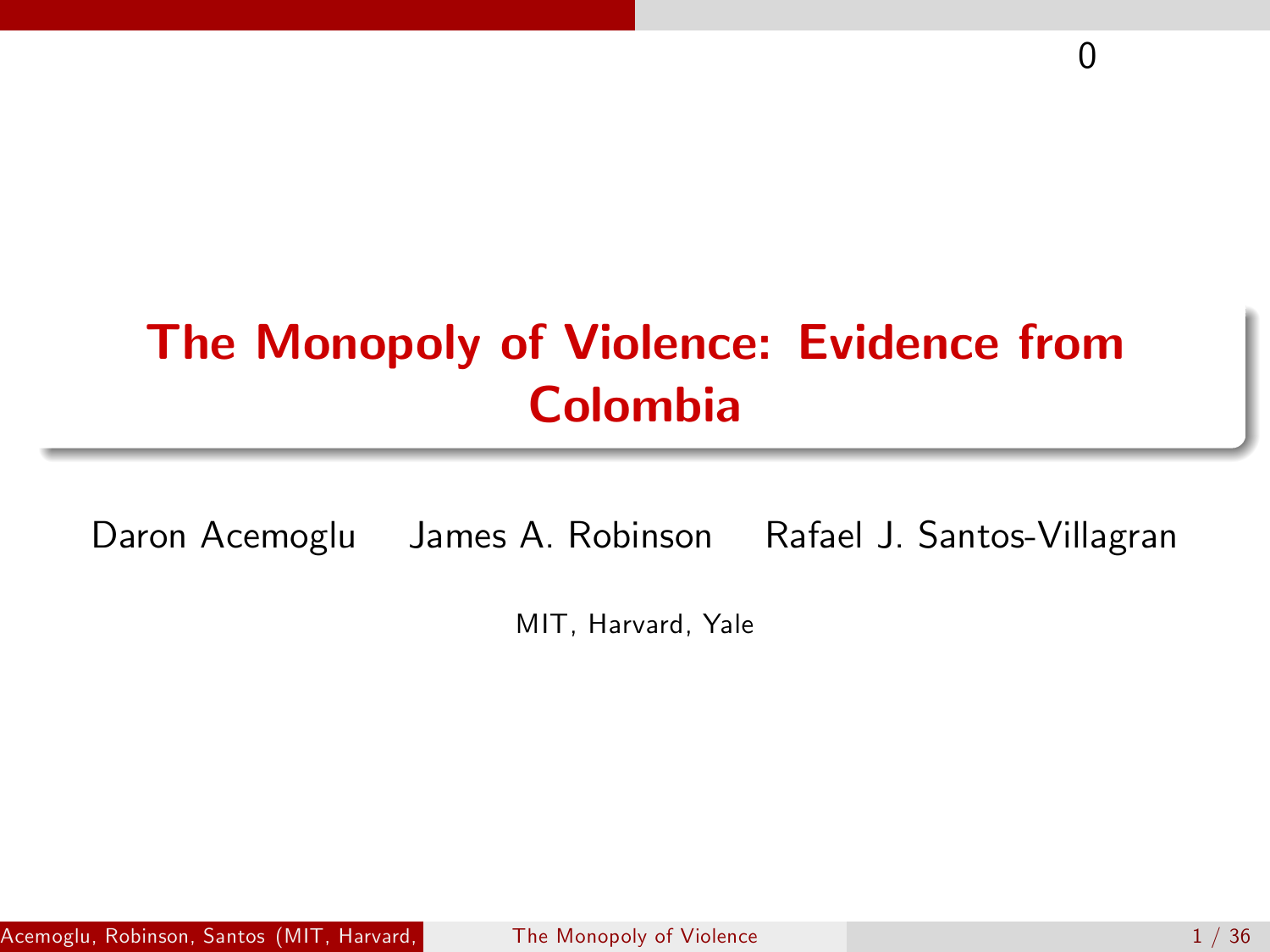#### Introduction

- Max Weber defined a state as "a human community that (successfully) claims the monopoly of the legitimate use of physical force within a given territory."
- Many states do not have such a monopoly and without it have little hope of enforcing rules, regulations, and laws, providing property rights and public goods.
- Presumption in the existing literature: this is because of the weakness of the state and 'modernization' will ultimately strengthen the state and ensure monopoly of violence.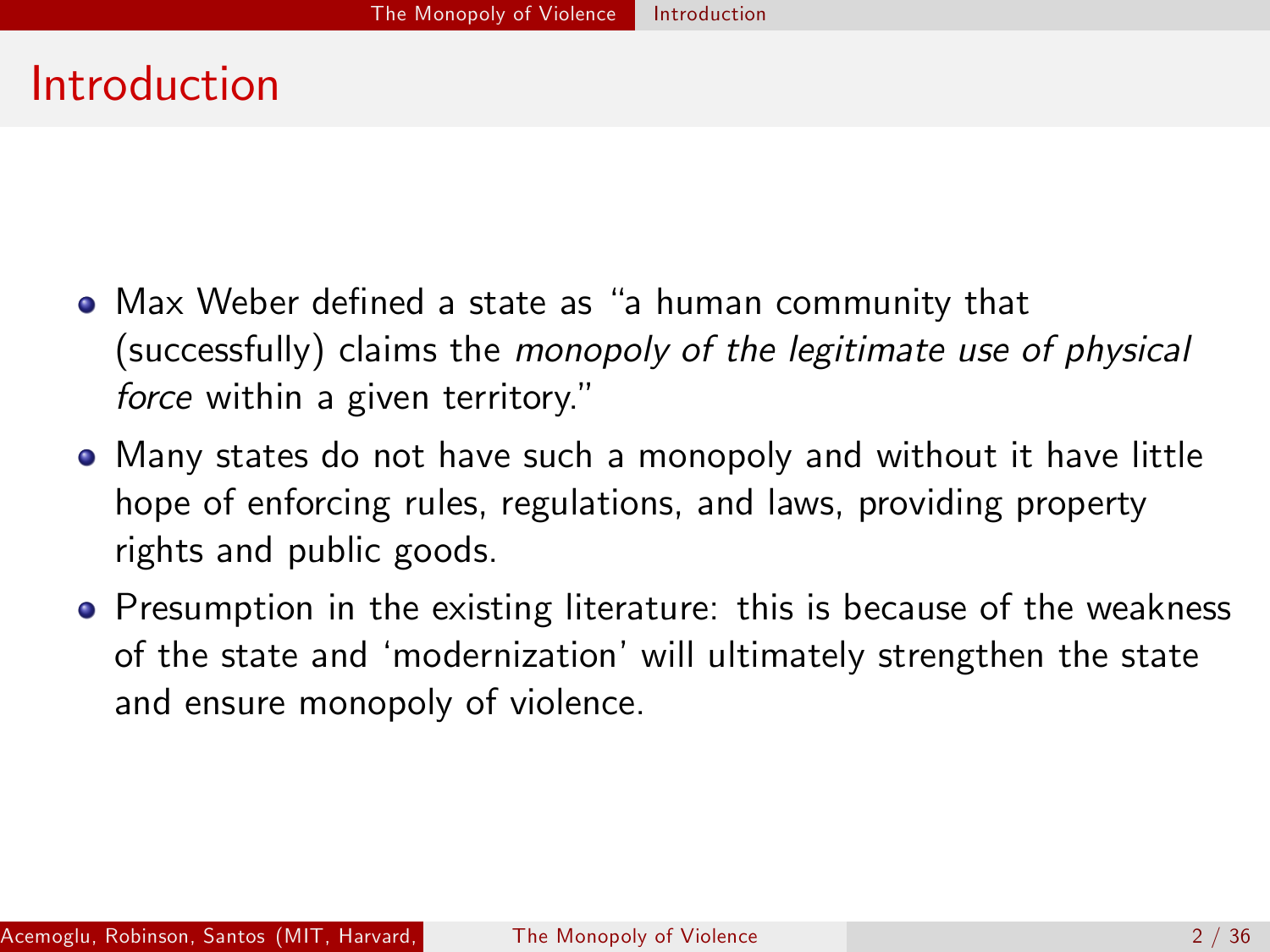#### But

- In many polities, the central state exists side-by-side, and in fact in a 'symbiotic' relationship with non-state armed actors.
- Examples: Waziristan in Pakistan; Kurdish areas in Iraq; the Mafia in the south of Italy; Southern United States after the Hayes-Tilden agreement of 1877.
- Motivated by these patterns, we develop a new perspective on the political economy of the establishment of a monopoly of violence, develop a model of this in a democratic context, and test some of its predictions using data from Colombia.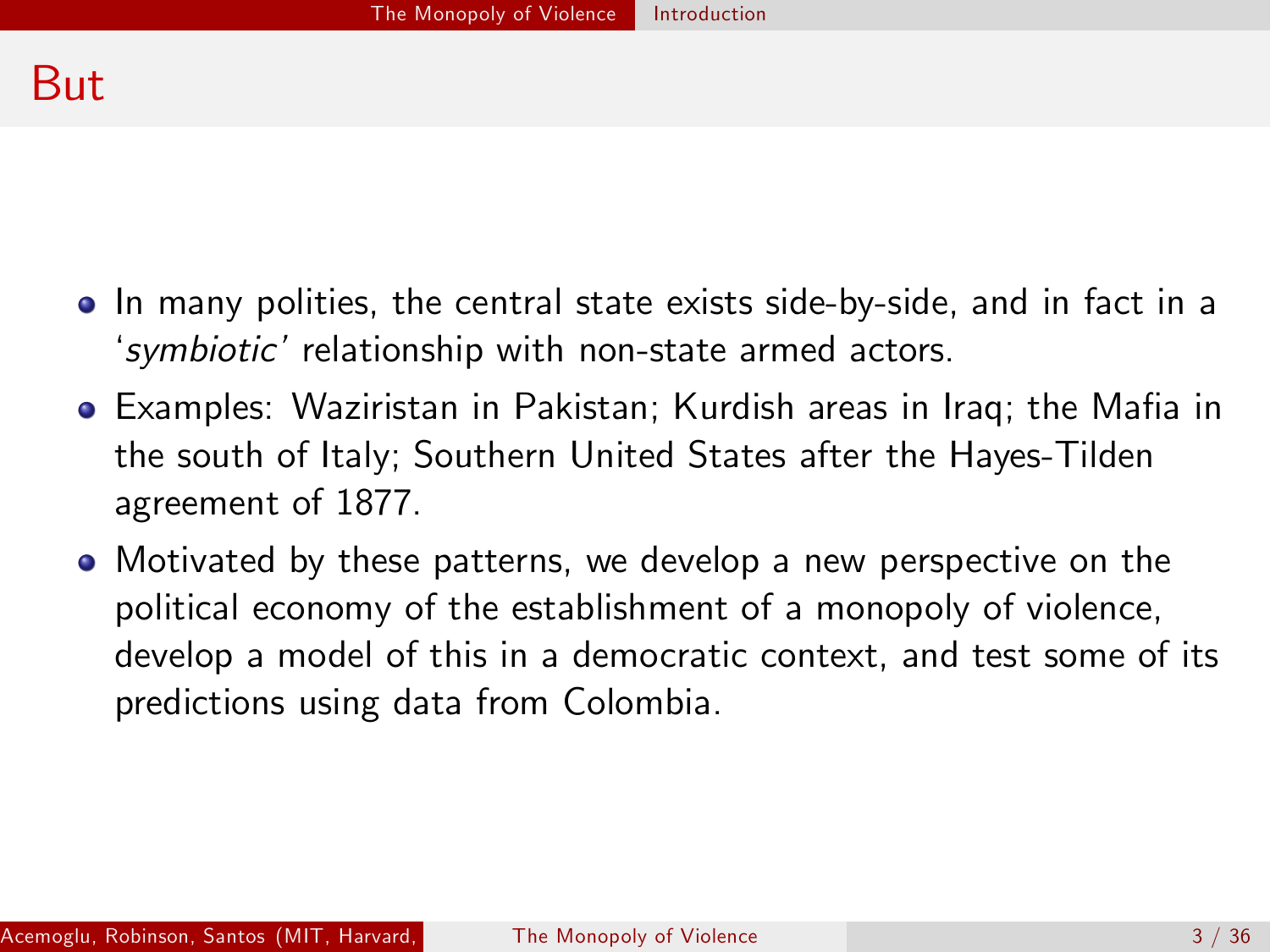# The Main Mechanism

- In the model there is an incumbent politician/party facing an election.
- The country is divided into regions some of which are controlled by non-state armed actors.
- The incumbent decides which regions to 'take back' (in the limit establishing a monopoly of violence) and chooses a policy vector in the election.
- Non-state armed actors have preferences over policies and can coerce voters to support one candidate over another.
- This creates an electoral advantage for incumbent politicians they favor and reduces the incentives to eliminate these non-state actors.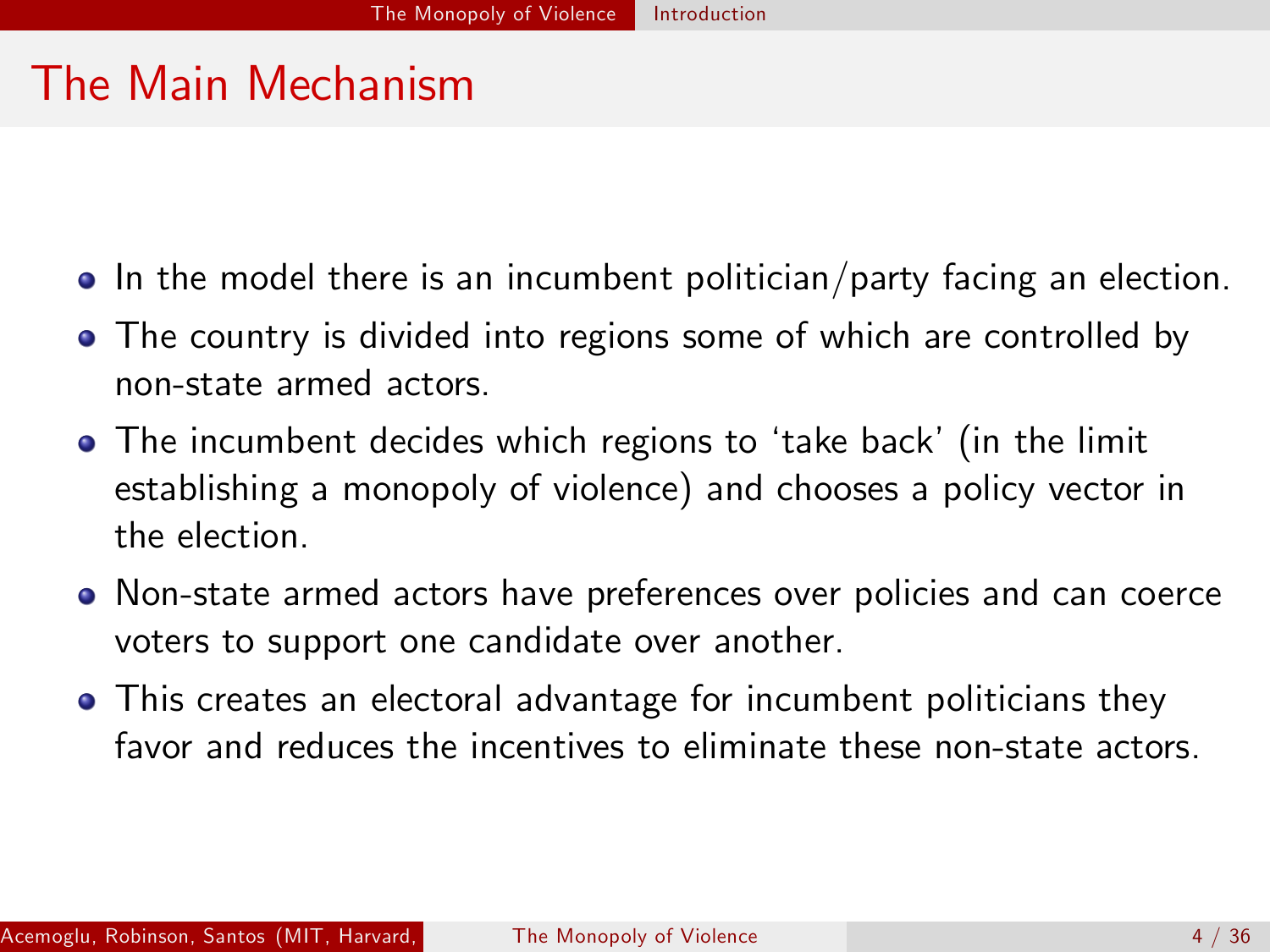# The Main Mechanism (continued)

- The model implies that paramilitaries will tend to persist to the extent that they deliver votes to the incumbent executive and that this effect is larger in areas where the President would otherwise not do well.
- Thus non-state armed actors can persist because they can be in a symbiotic relationship with the executive.
	- On the one hand, paramilitaries deliver votes to the President and in addition elect legislators who support the executive.
	- On the other, the executive delivers laws and the policies that the paramilitaries prefer.
- In addition, policies chosen to appease paramilitaries rather than provide public goods and services to the population.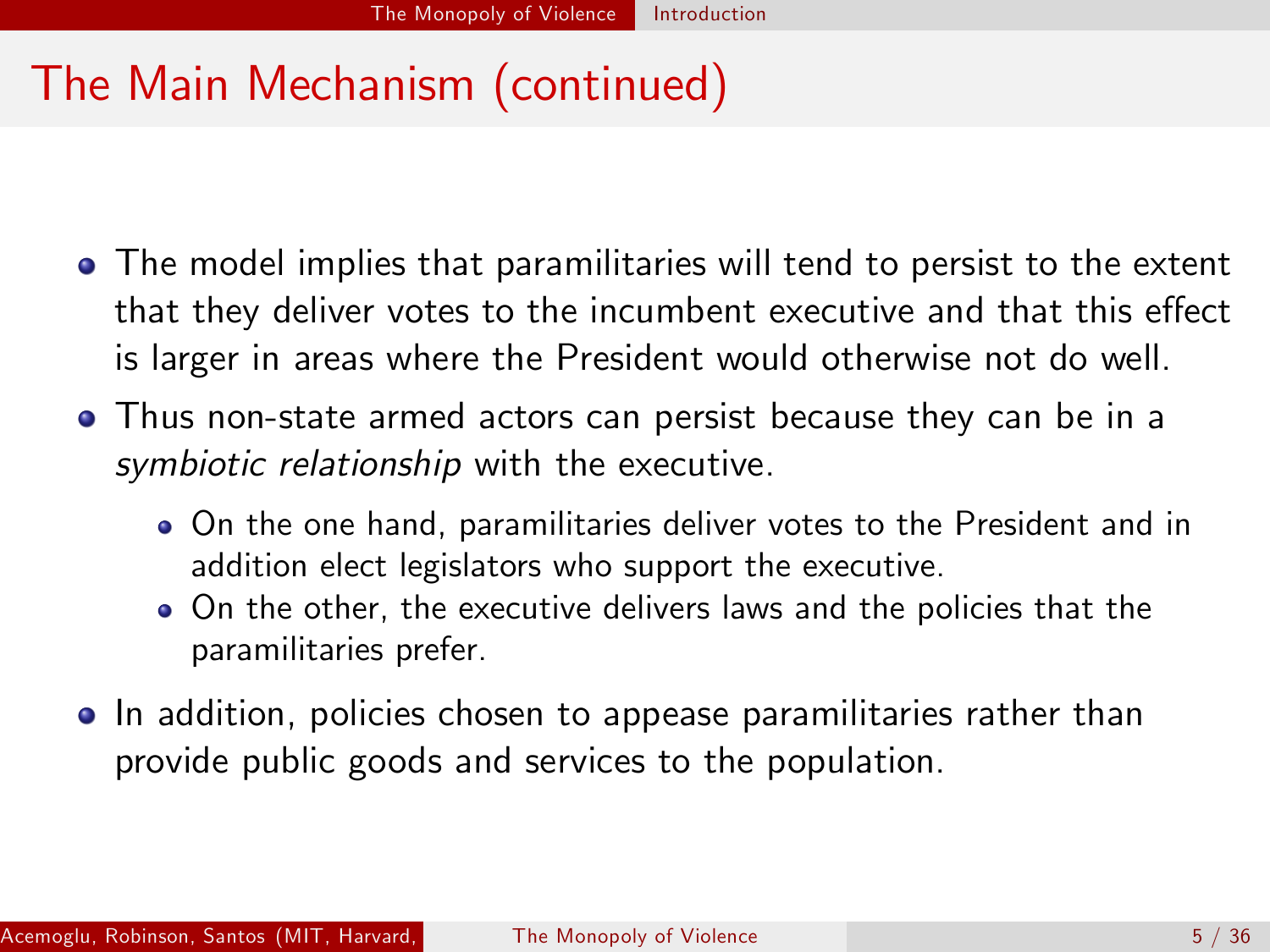#### Some Colombian Background

- In recent years Colombia has been dominated by two main non-state armed actors:
	- **•** the 'left-wing' Fuerzas Armadas Revolucionarias de Colombia (FARC-The Revolutionary Armed Forces of Colombia) and
	- the 'right-wing' paramilitary forces which in 1997 coalesced into the Autodefensas Unidas de Colombia (AUC-United Self-Defense Organization of Colombia).
- After the foundation of the AUC in 1997 a strategic decision was taken to influence national politics (possibly taken at Santa Fé de Ralito in 2001 where members of the AUC, politicians and members of congress signed a document calling for the 'refounding of the country.')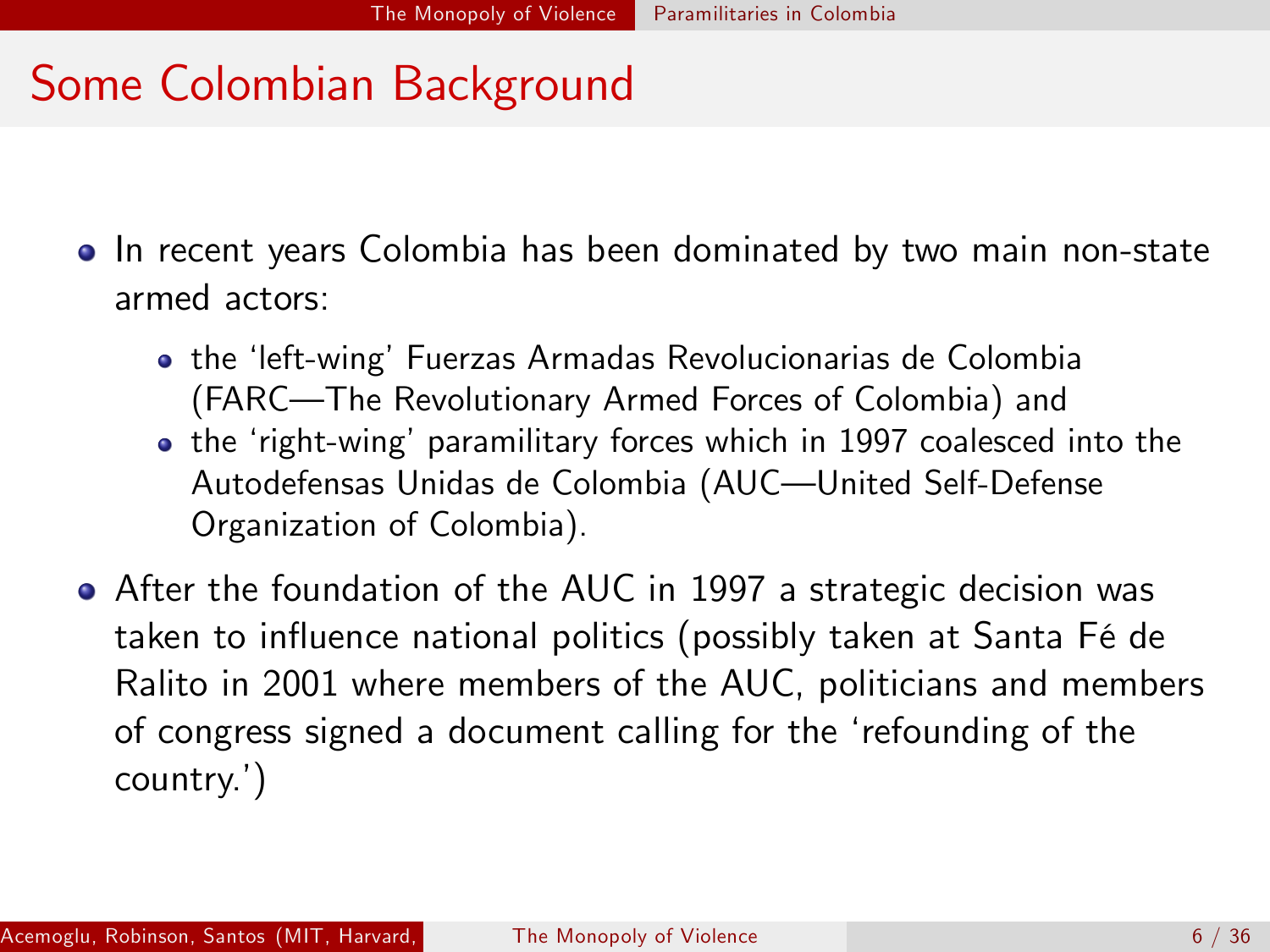# Some of Signatures on the Pact of Santa Fé de Ralito, 23 July, 2001

En Colombia, a los veintitrés dias del mes de julio de 2001 los presentes en este acto firman 32 ejemplares de un mismo tenor que consta de 4 páginas

En este documento queda constancia de los asistentes a esta reunión, firman

a voluntad propia. 'Don Berna'  $\overline{orac}_i$ Santander Losada Adolfo Paz Estado Mayor AUG Estado Mayor AUC Jorge 40 $\rho$ un Jor $6k$  40 Diego Vecino Estado Mayor AUC Estado Mayor ACCU José Maria López? Salyador Arana Sus Gobernador Cordoba Gobernador Sucre Reginaldo/Montes Luis Alvarez Representante a la Camara (Cordoba) Suplente Cámara de Representantes Cord<del>oba</del> numanaccio Alvaro Cabrales Jaime Garcia Ex-Diputado Cerente<sup>-</sup>CVS Alfonso Campo Escobar Sigilfredd Senor Representante a la Cámara Alcalde Terratta William Montes Jose Maria Imber Senador (Bolivar) Representante a la Cámara Pepe Gnecco Rodrigo Burgos de La Espriella Schador (Cesar) Senador th $\Lambda$ MЛ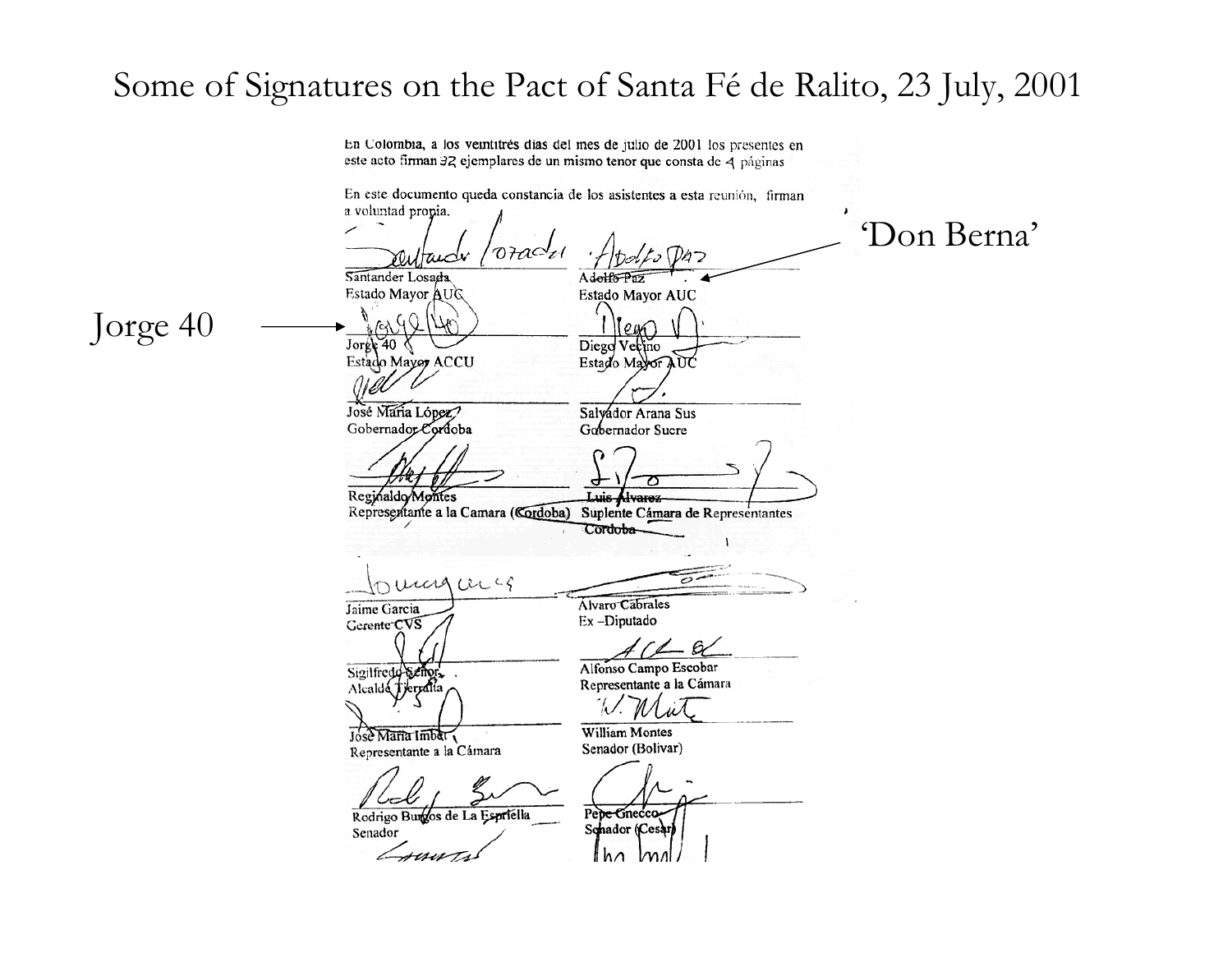

"What I said is that 35% of the Congress was elected in areas where there were states of the Self-Defense groups, in those states we were the ones collecting taxes, we delivered justice, and we had the military and territorial control of the region and all the people who wanted to go into politics had to come and deal with the political representatives we had there." - Salvatore Mancuso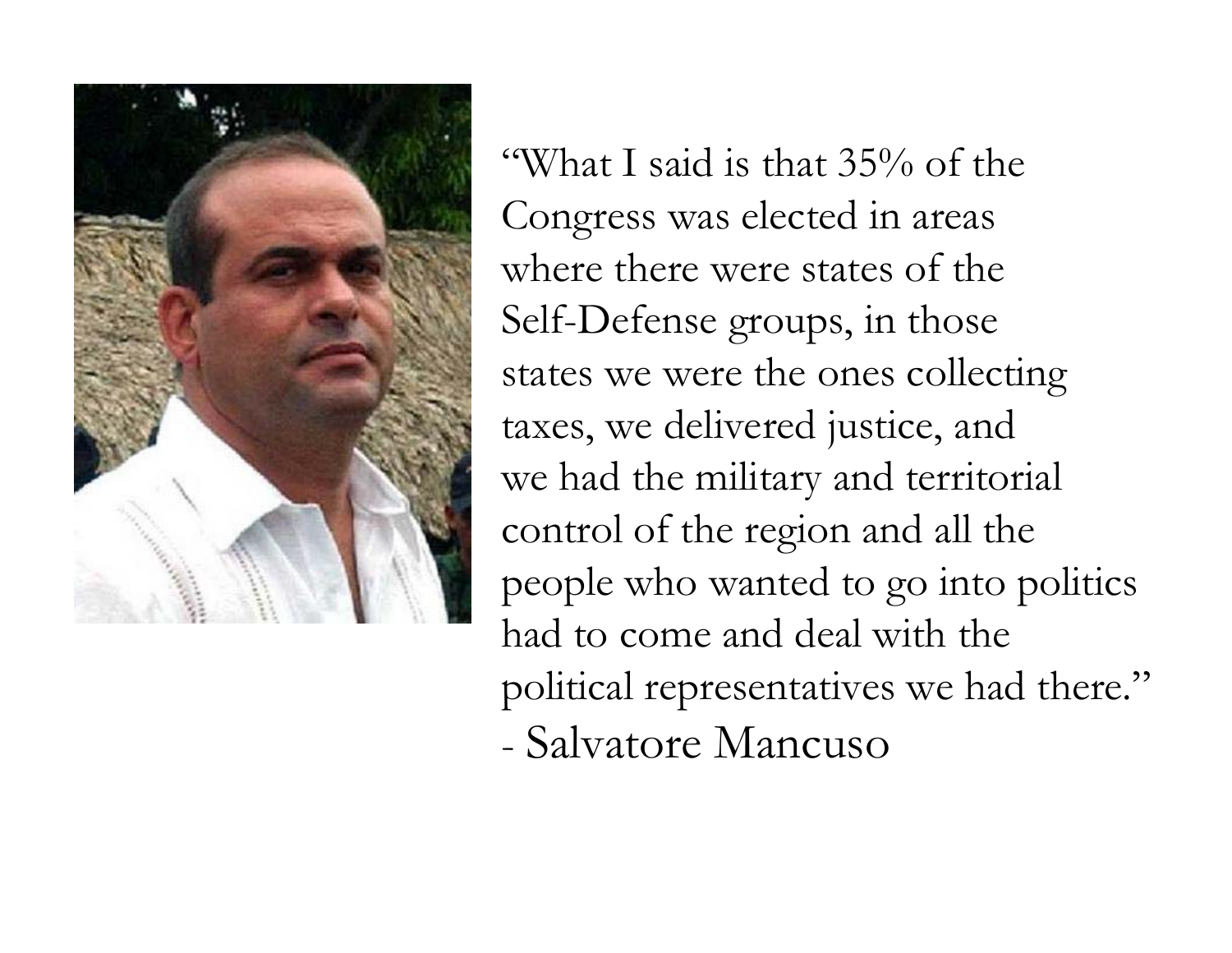#### The Involvement of Paramilitaries in Politics

- In 2005 accusations of involvement of the AUC in the elections of 2002. Scandal with the demobilization of Jorge 40 and his 2,000 strong block on March 10, 2006 in La Mesa, César.
- Jorge 40's computer fell into the hands of government officials and it contained emails ordering his men to recruit peasants to pretend to be paramilitaries during demobilization ceremonies and also listed over 500 murders, and many links between politicians and paramilitaries.
- So far around 30,000 paramilitaries have "demobilized" in this process.
- As of May 29, 2009, 39 members of Congress and the Senate were under investigation, 36 were arrested and in detention, and 11 had been found guilty of links with paramilitaries. All in all 1/3 of the legislature, including Mario Uribe, President Uribe's cousin and close political adviser.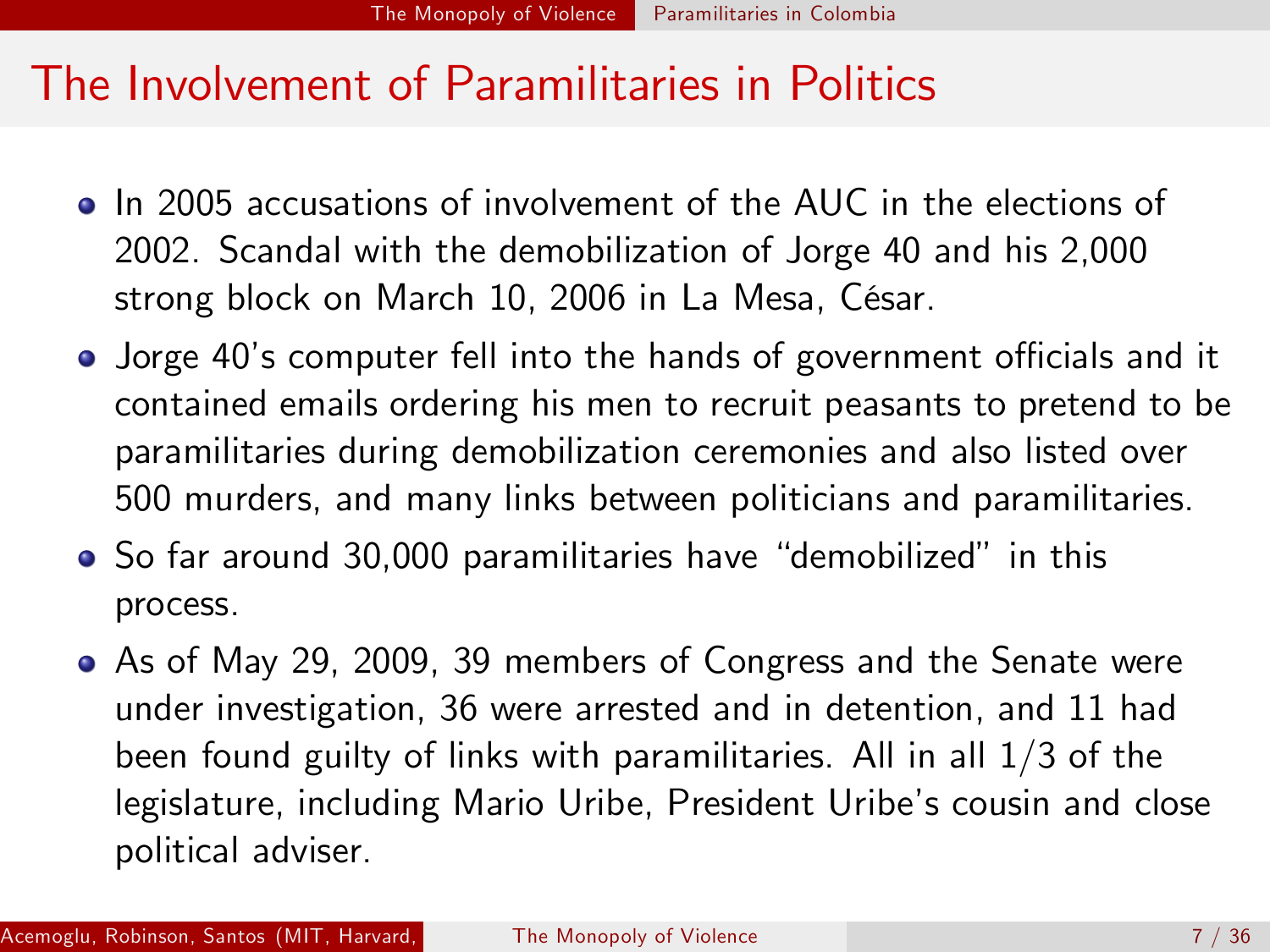|                         |                         | <b>Third Parties</b> | <b>Reelection</b> | <b>Justice and</b><br><b>Peace Law</b> | <b>Status</b>         | % Votes In<br><b>Paramilitary Zones</b> |
|-------------------------|-------------------------|----------------------|-------------------|----------------------------------------|-----------------------|-----------------------------------------|
| <b>Senator</b>          | (1)                     | (2)                  | (3)               | (4)                                    | (5)                   |                                         |
| <b>MAURICIO</b>         | PIMIENTO BARRERA        | yes                  | yes               | yes                                    | Arrested (Guilty)     | 68.30                                   |
| <b>DIEB NICOLAS</b>     | <b>MALOOF CUSE</b>      | yes                  | yes               | yes                                    | Arrested (Guilty)     | 56.93                                   |
| <b>ALVARO</b>           | <b>ARAUJO CASTRO</b>    | yes                  |                   | yes                                    | Arrested              | 54.78                                   |
| <b>JUAN CARLOS</b>      | MARTINEZ SINISTERRA     | yes                  | yes               |                                        | Arrested              | 51.22                                   |
| <b>SALOMON DE JESUS</b> | <b>SAADE ABDALA</b>     | no                   | yes               |                                        | Investigated          | 41.40                                   |
| <b>CARLOS ARTURO</b>    | <b>CLAVIJO VARGAS</b>   | yes                  |                   |                                        | Arrested              | 39.33                                   |
| <b>JUAN</b>             | <b>GOMEZ MARTINEZ</b>   | yes                  | yes               |                                        |                       | 34.96                                   |
| <b>ISABEL</b>           | <b>CELIS YAÑEZ</b>      | no                   |                   |                                        |                       | 33.96                                   |
| PIEDAD                  | <b>CORDOBA</b>          | no                   | no                | no                                     |                       | 33.20                                   |
| <b>GERMAN</b>           | HERNANDEZ AGUILERA      | no                   | yes               | yes                                    |                       | 31.46                                   |
| <b>FLOR MODESTA</b>     | <b>GNECCO ARREGOCES</b> | yes                  | yes               | yes                                    |                       | 31.27                                   |
| <b>RUBEN DARIO</b>      | <b>QUINTERO VILLADA</b> | yes                  |                   |                                        | Arrested              | 30.03                                   |
| BERNARDO ALEJANDRO      | <b>GUERRA HOYOS</b>     | no                   |                   | no                                     |                       | 29.48                                   |
| <b>HUGO</b>             | <b>SERRANO GOMEZ</b>    | no                   | no                |                                        |                       | 29.21                                   |
| <b>WILLIAM ALFONSO</b>  | <b>MONTES MEDINA</b>    | yes                  | yes               | yes                                    | Arrested (Not Guilty) | 28.48                                   |
| LUIS GUILLERMO          | <b>VELEZ TRUJILLO</b>   | no                   | yes               | yes                                    |                       | 28.44                                   |
| CONSUELO                | <b>DE MUSTAFA</b>       | no                   | yes               |                                        |                       | 28.22                                   |
| <b>JOSE RENAN</b>       | TRUJILLO GARCIA         | no                   | yes               | yes                                    |                       | 26.80                                   |
| <b>VICTOR RENAN</b>     | <b>BARCO LOPEZ</b>      | no                   | yes               | yes                                    | Investigated          | 26.11                                   |
| <b>GUILLERMO</b>        | <b>GAVIRIA ZAPATA</b>   | no                   | no                | yes                                    | Investigated          | 25.07                                   |

**Table 1: Top 20 Senators By Vote Share in Paramilitary Areas**

Notes: Senators that obtained the twenty highest shares of votes in municipalities with high paramilitary presence. High paramilitary presence is measured by a dummy that takes the value of one if the municipality had a total number of attacks by the paramilitaries per 1.000 inhabitants above the 75<sup>th</sup> percentile in the 1997-2001 period. A Yes indicates that the senator belongs to a third party in the election of 2002 (column (1)), voted yes to approve reelection (column (2)) or yes to reintroduce Sedition and Reduction of Sentences articles in the Justice and Peace Law (column (3)). The status of the senator (column (4)) is that on May 21 of 2009 and is taken from Indepaz [http://www.indepaz.org.c](http://www.indepaz.org.co/)o (for reelected senators) and from the news. A blank space in columns (2) or (3) means that the senator did not vote on the measure.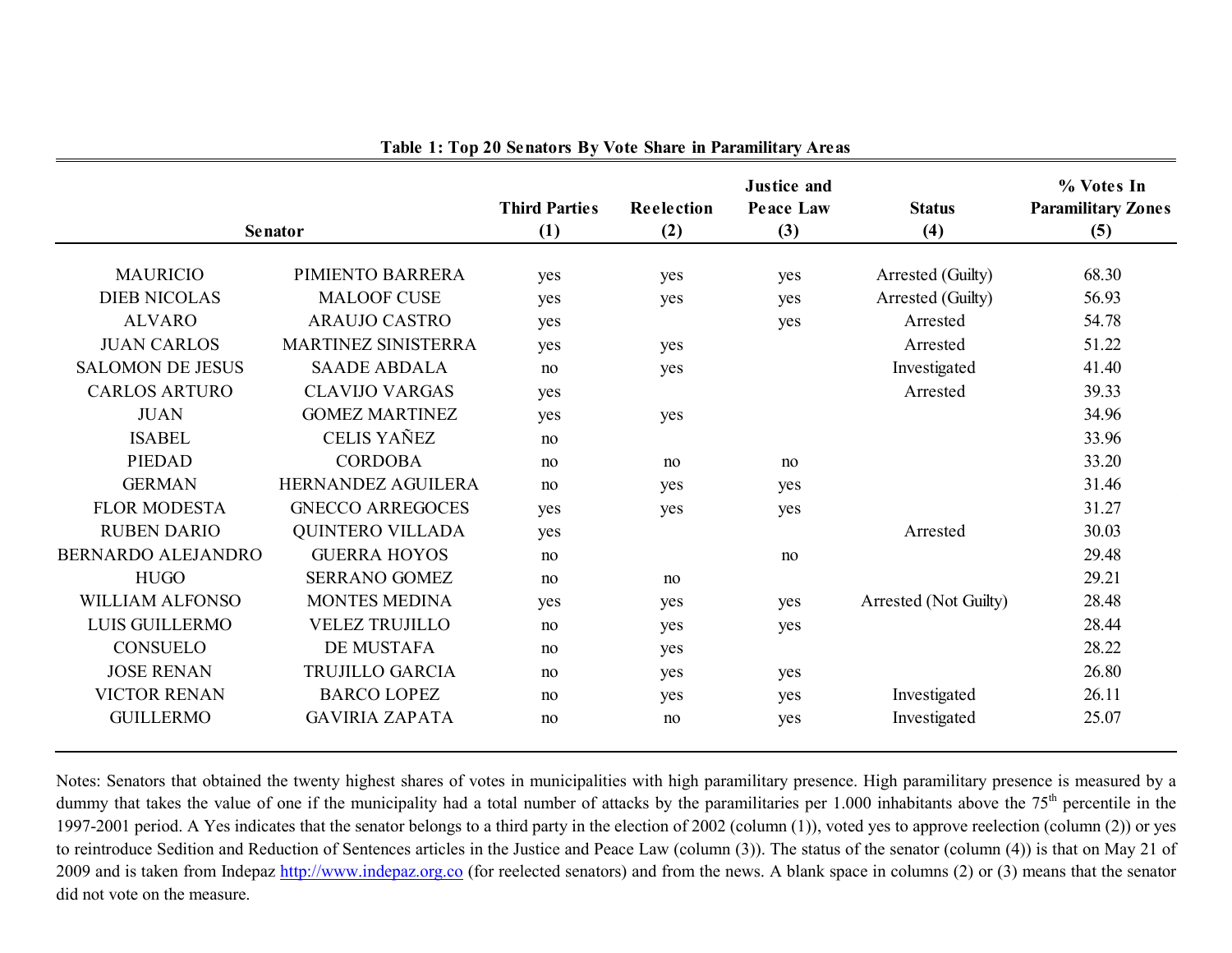#### Impact of Paramilitaries on Elections

- We show that after the decision of the AUC to enter politics (i.e., after 2001), the presence of paramilitaries in a municipality is robustly correlated with greater vote shares of 'third parties,' typically connected with paramilitaries and supporting right-wing positions.
- We also show paramilitary presence highly correlated with vote share of winning presidential candidate (President Uribe).
- No robust effects of guerilla presence on voting patterns.
- Generally, the data support the idea that paramilitaries have a large impact on elections. Consistent with the case study literature.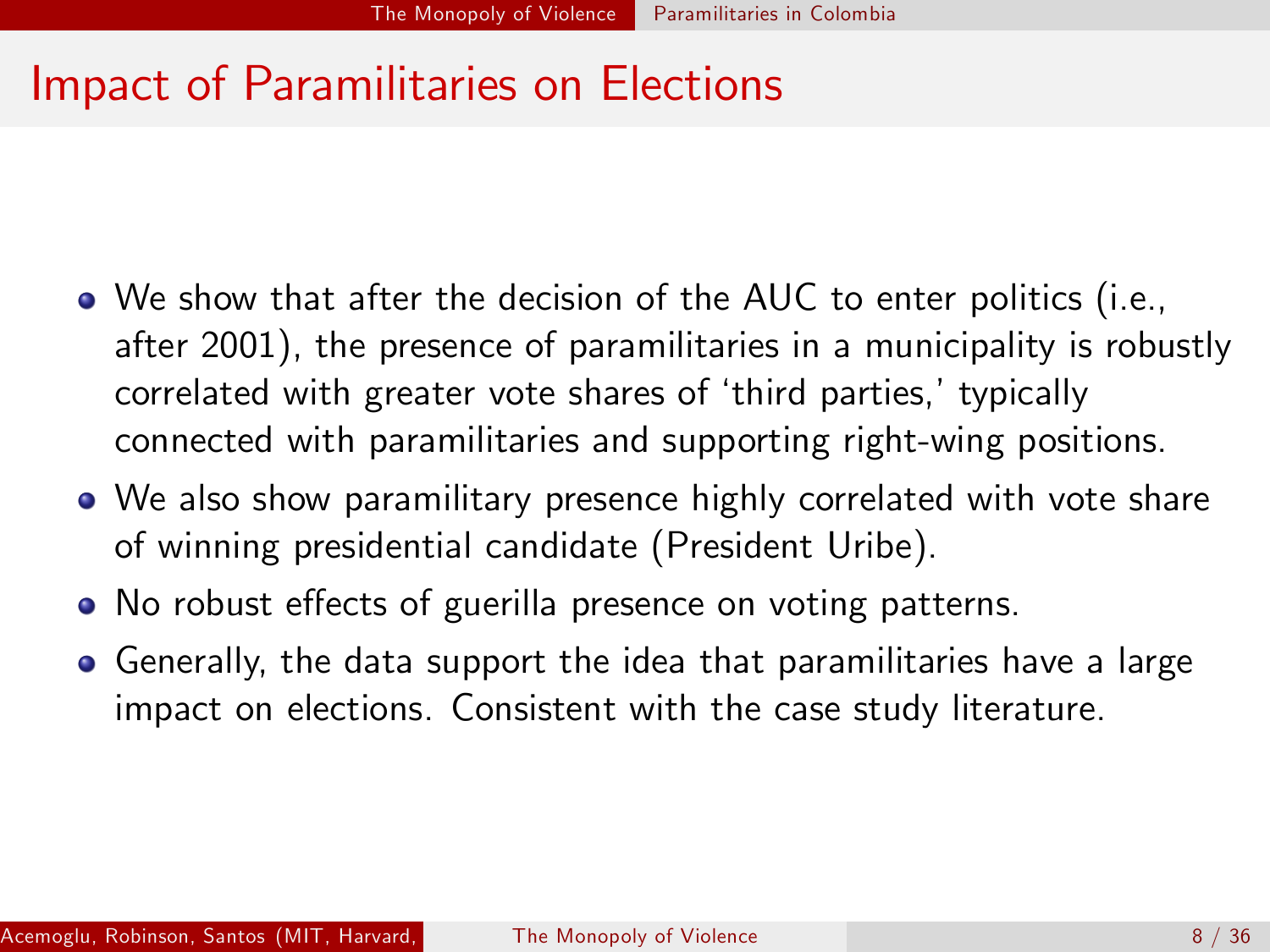#### Further Evidence

- We examine the vote in 2005 in the senate to re-introduce two clauses of the Justice and Peace Law which had been vetoed in Congress. These two clauses were to stop former paramilitaries being charged with sedition (avoiding possible extradition), and a limit of the length of prison services they could serve.
- Evidence that the presence of paramilitaries in areas where senate lists received a high proportion of their votes helps to predict the way Senators on the list vote.
- This variable also predicts which Senators were subsequently arrested for connections with paramilitaries.
- See Table 1.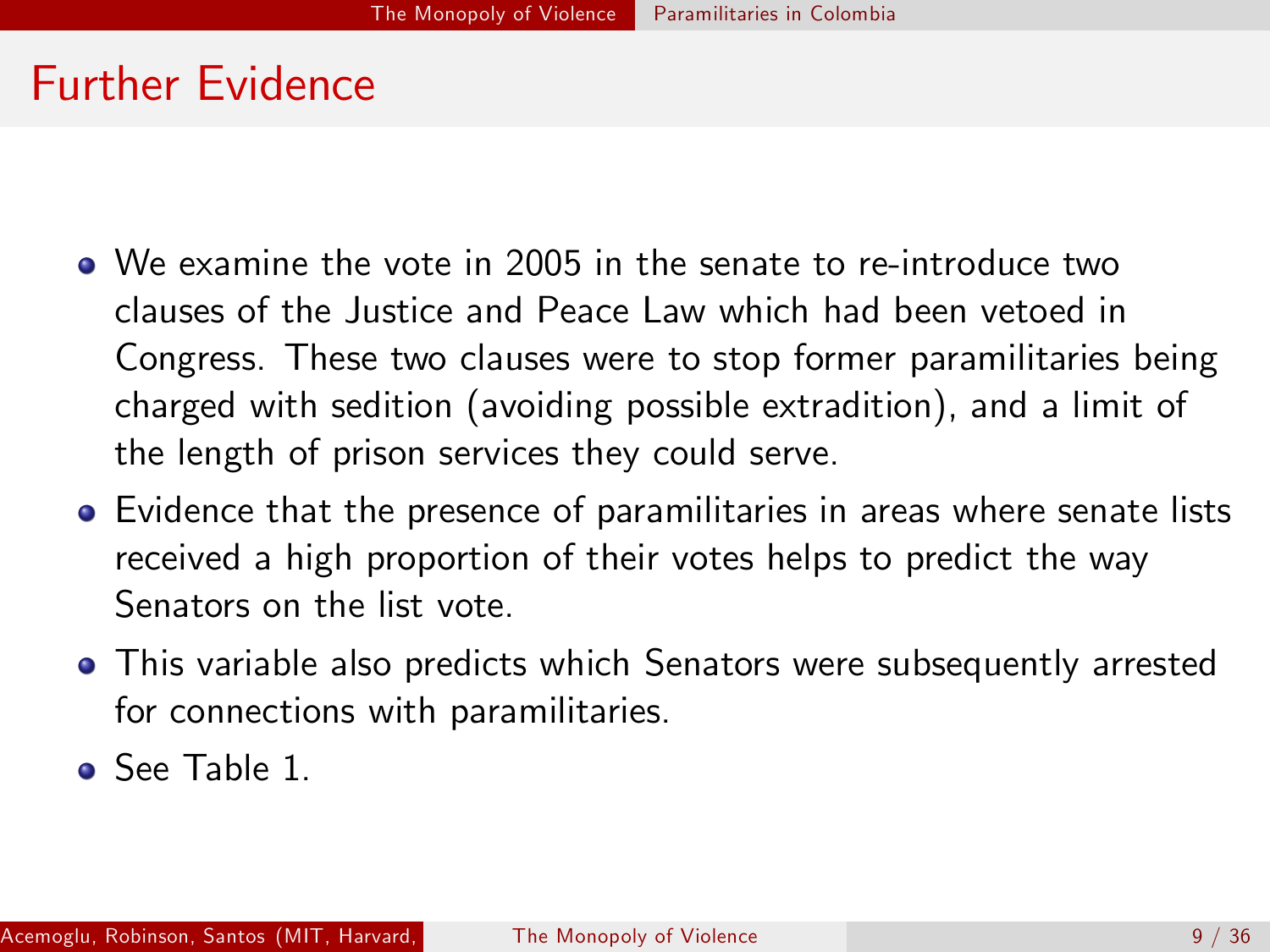#### Main Result: Persistence of the Paramilitaries

- We then examine whether or not the persistence of paramilitaries after the 2002 election is related to voting patterns in 2002.
- In line with the predictions of the model, paramilitaries tend to persist more in a municipality, the greater the vote share of President Uribe in 2002. This effect is smaller, the greater was the historical extent of conservative support in the municipality.
- The intuition for this last finding is that in places with strong historical support for conservatives Uribe was confident of winning and therefore needs the support of paramilitaries less.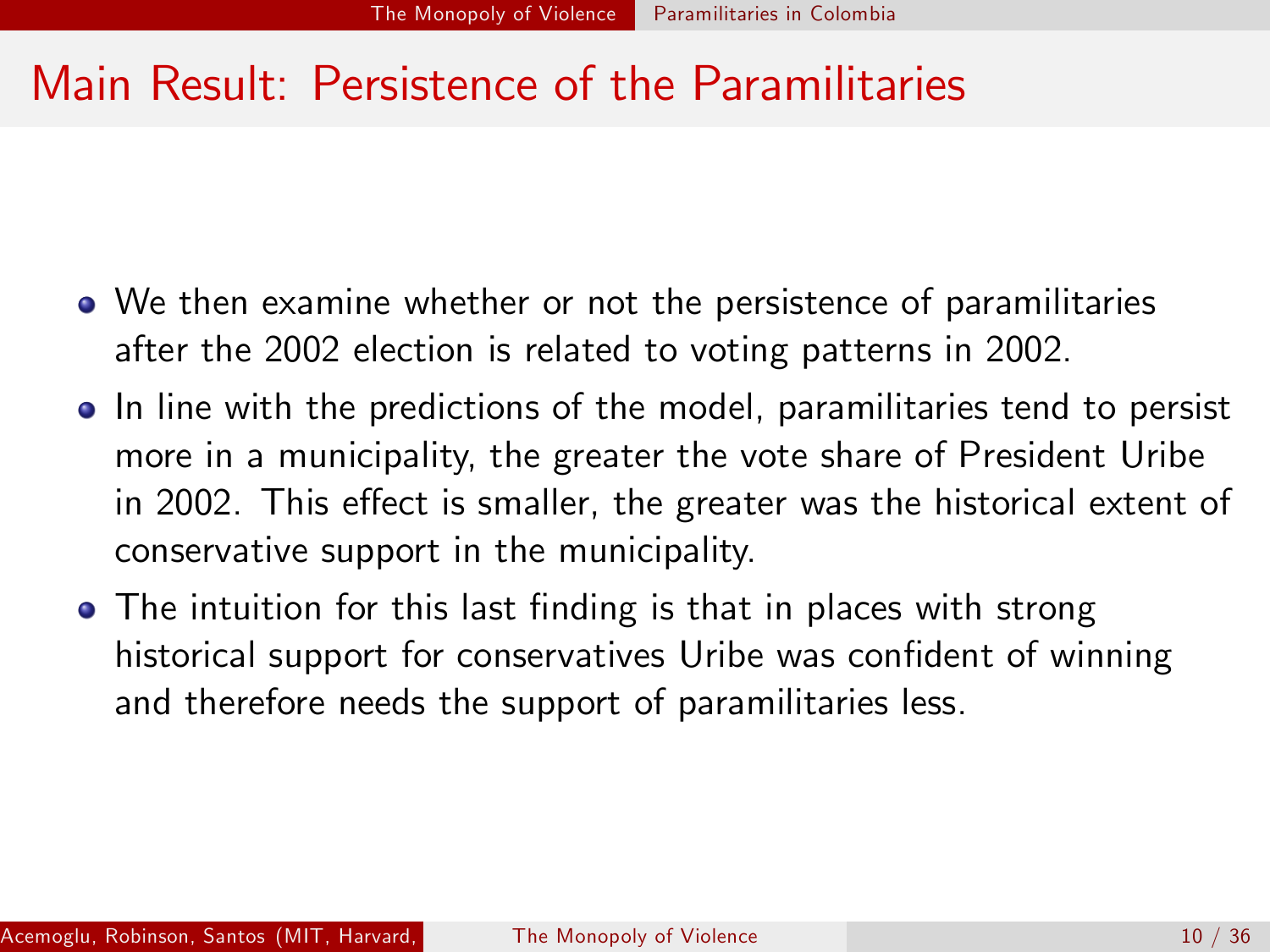### The Symbiotic Relationship

- Large case study literature suggests that Uribe has delivered to paramilitaries (lenient Justice and Peace Law, refusal to support suspension of alternates in the legislature for arrested politicians).
- We test the other direction by looking at the roll call vote in 2004 to change the constitution to allow for Presidential re-election.
- We show that the greater the proportion of votes a Senate list received in paramilitary areas, the greater the proportion of Senators on the list that voted for re-election.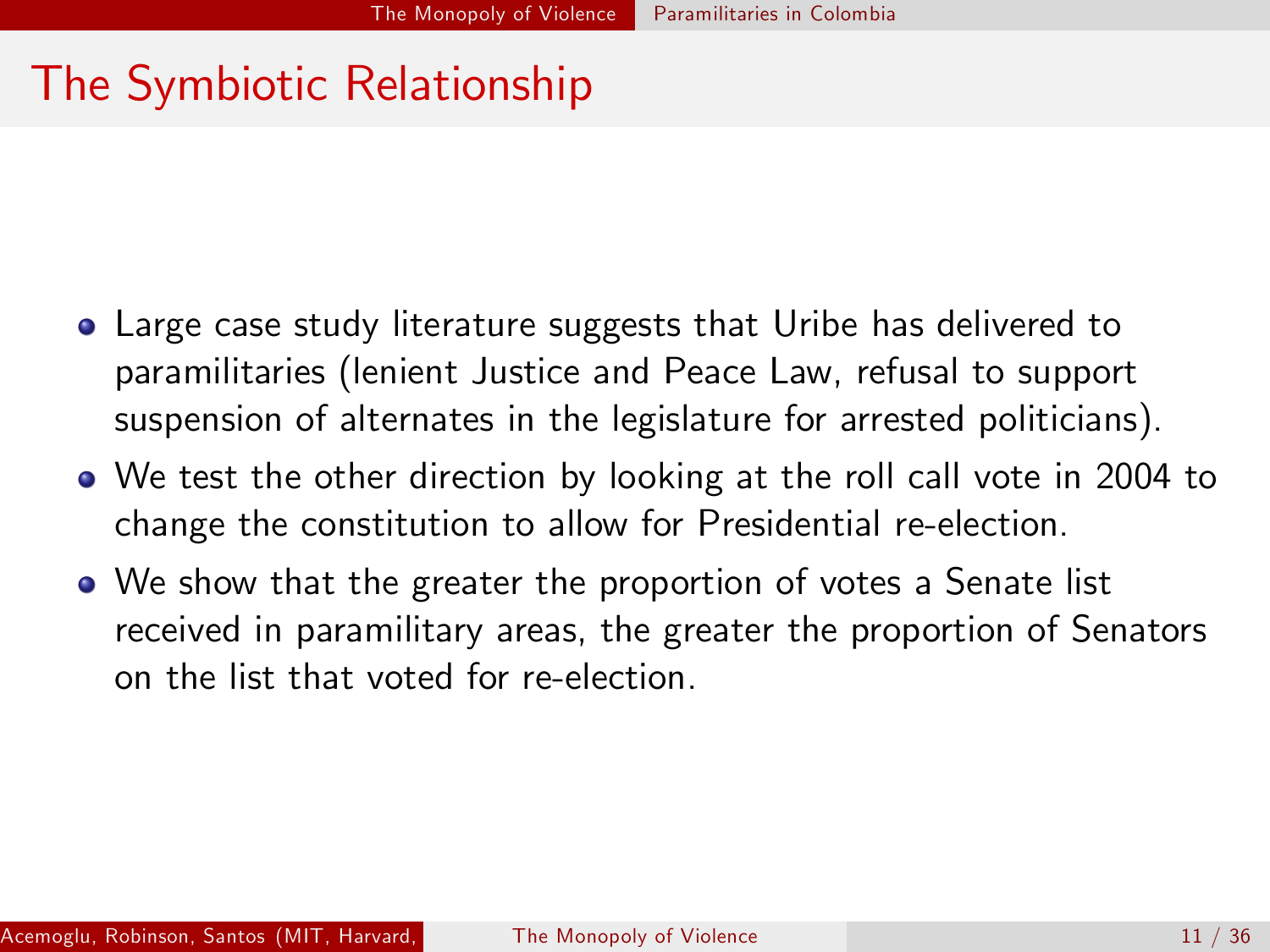#### Relation to Existing Ideas

- Existing literature on state formation sees the absence of the monopoly of violence as being an outcome of
	- 1 'Rough terrain' (Fearon and Laitin, 2003) or 'difficult geography' (Herbst, 2000).
	- <sup>2</sup> Poverty or absence of modernization (Fearon and Laitin, 2003).
	- <sup>3</sup> Politics of state formation but with very different mechanisms (Acemoglu, Ticchi, Vindigni, 2007, Besley and Persson, 2009).
- We emphasize an anti-modernization view. The non-state armed actors on which we focus are part of the state, not in contradiction to it.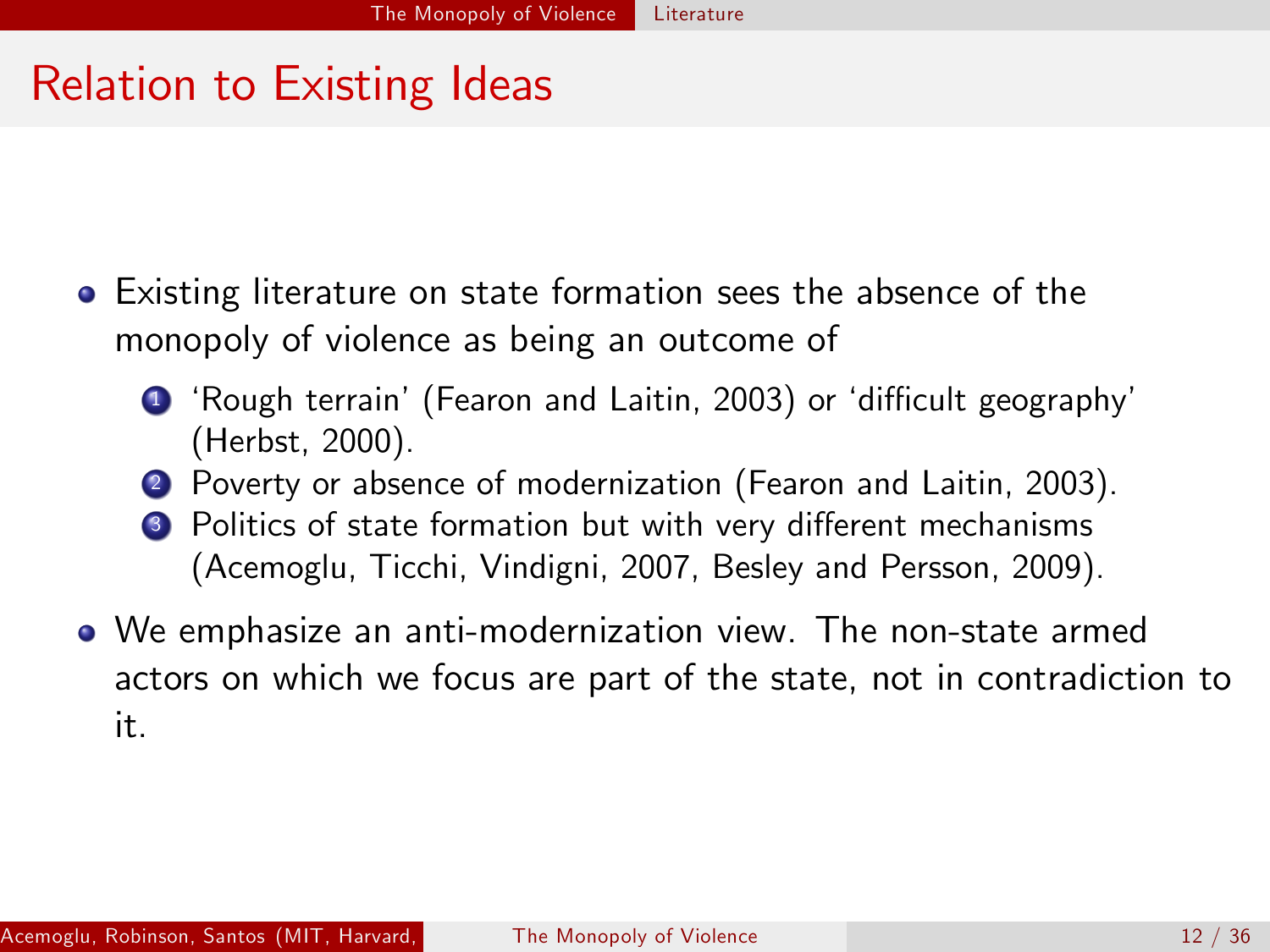# The Model

- We consider a two-period model of political competition between two parties.
- Party A is initially (at  $t = 0$ ) in power and at  $t = 1$ , it competes in an election against party B.
- The country consists of a large equal-sized number, N, of regions, with each region inhabited by a large number of individuals. We denote the collection of these regions by  $\mathcal N$ .
- The party that wins the majority of the votes over all regions wins the election at the time  $t = 1$ .
- Regions differ in terms of their policy and ideological preferences and, in addition, some regions are under paramilitary control.
- We assume as in standard Downsian models that parties can make commitments to their policies, but their ideological stance is fixed and captures dimensions of policies to which they cannot make commitments.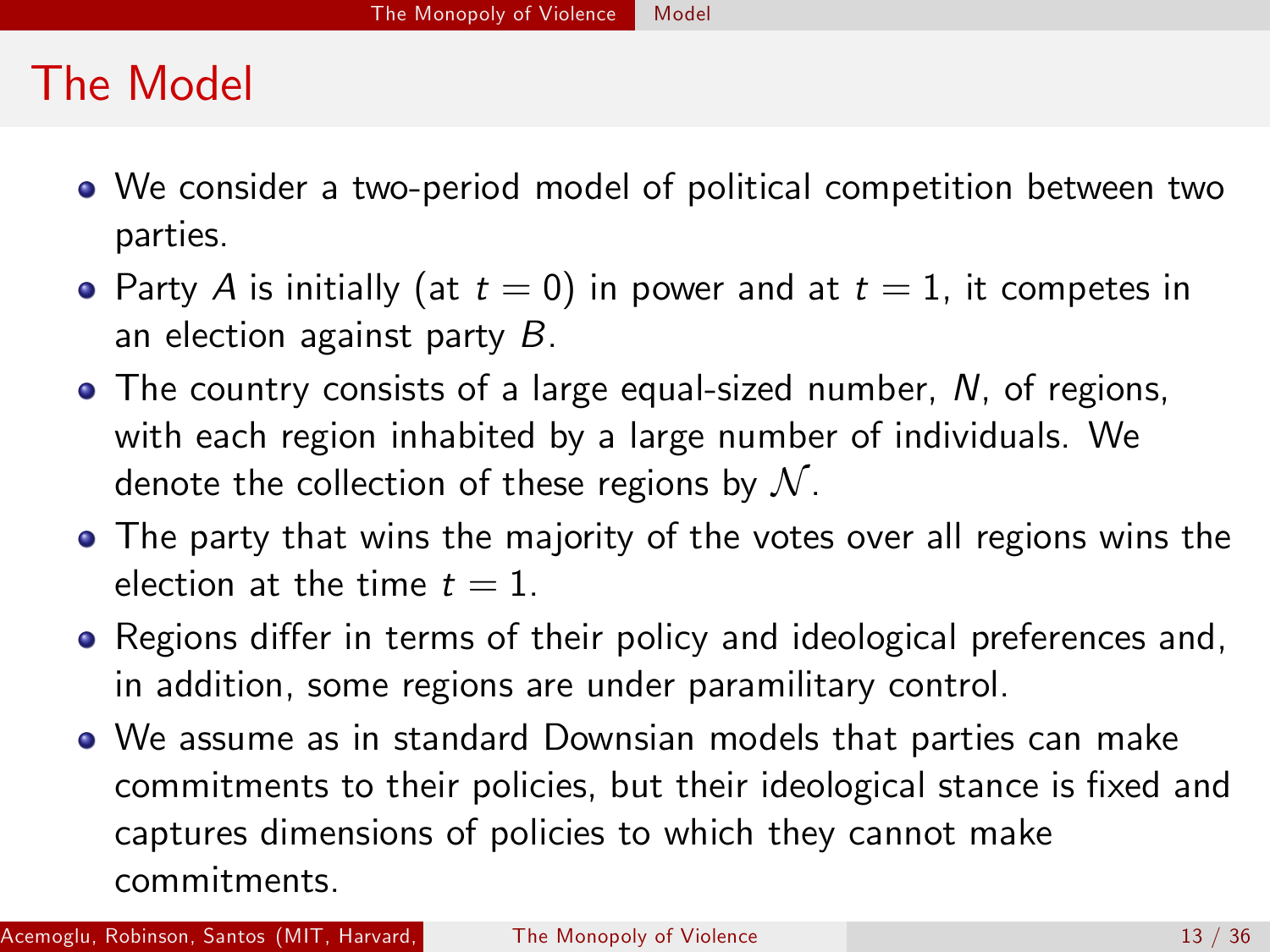# Electoral Competition without Paramilitaries

- **•** Initially ignore the regions that are under paramilitary control.
- The utility of individual *i* in region  $j \in \mathcal{N}$  (i.e.  $j = 1, ..., N$ ) when party  $g \in \{A, B\}$  is in power is given by

$$
U_{ij}\left(q,\tilde{\theta}^{\mathcal{E}}\right)=u_j\left(q\right)-Y\left(\tilde{\theta}_j-\tilde{\theta}^{\mathcal{E}}\right)+\tilde{\varepsilon}_{ij}^{\mathcal{E}},
$$

where  $q \in Q \subset \mathbb{R}^K$  is a vector of policies,  $u_i$  denotes the utility of individuals in region  $j$ ,  $\tilde{\theta}_j$  is the ideological bliss point of the individuals in region  $j\in\mathcal{N}$  , so that  $Y\left(\tilde{\theta}_j-\tilde{\theta}^{\mathcal{S}}\right)$  is a penalty term for the ideological distance of the party in power and the individual. Finally,  $\tilde{\varepsilon}^{\rm g}_{ij}$  is an individual-specific utility term where

$$
\tilde{\varepsilon}_{ij}^A-\tilde{\varepsilon}_{ij}^B=\xi+\varepsilon_{ij},
$$

where  $\xi$  is a common valance term and  $\varepsilon_{ij}$  is an iid term.

 $\tilde{\zeta}$  and each  $\varepsilon_{ij}$  have uniform distributions over  $\left[-\frac{1}{2\phi},\frac{1}{2\phi}\right]$ 2*φ*

i .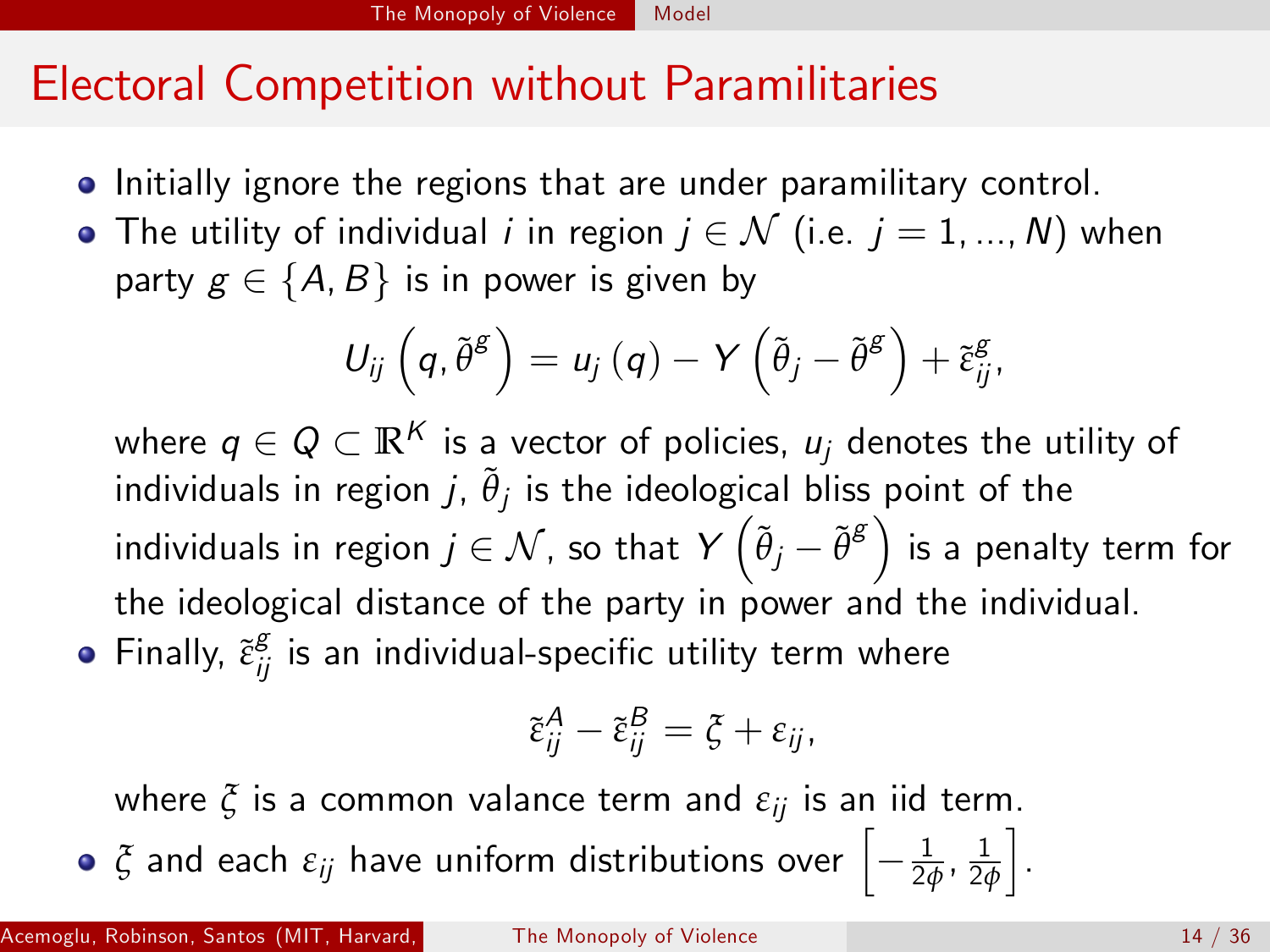# Electoral Equilibrium

 $\bullet$  Standard arguments: probability of winning for Party A:

$$
P^{A}\left(q^{A},q^{B} | \theta\right)=\frac{1}{2}+\frac{\phi}{N}\sum_{j=1}^{N}\left[u_{j}\left(q^{A}\right)-u_{j}\left(q^{B}\right)+\theta_{j}\right]
$$

where 
$$
\theta_j \equiv Y(\tilde{\theta}_j - \tilde{\theta}^A) - Y(\tilde{\theta}_j - \tilde{\theta}^B)
$$
.

• In the election at time  $t = 1$ , the two parties' problems are

<span id="page-17-1"></span><span id="page-17-0"></span>
$$
\max_{q \in Q} P^A \left( q, q^B \mid \boldsymbol{\theta} \right) R^A, \tag{1}
$$

$$
\max_{q \in Q} \left[ 1 - P^A \left( q^A, q \mid \theta \right) \right] R^B, \tag{2}
$$

where  $R^A$  and  $R^B$  are rents from holding office.

An *electoral equilibrium* at time  $t=1$  is a tuple  $(q^A,q^B)$  that solves problems [\(1\)](#page-17-0) and [\(2\)](#page-17-1) simultaneously (given the ideological biases *θ*).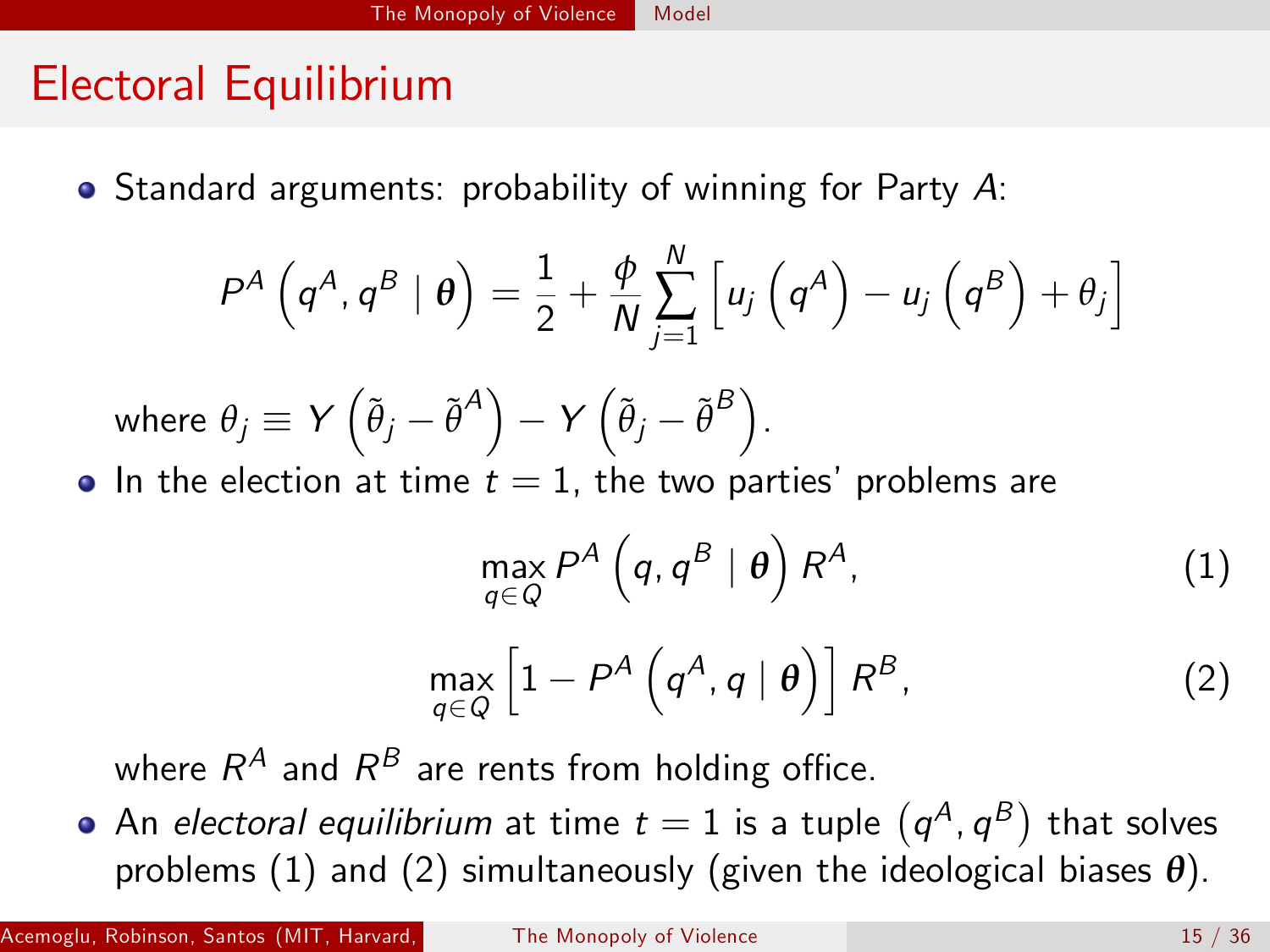# Proposition 1

- Strict concavity of each  $\mu_j$  immediately implies that  $\mathbb{q}^A = \mathbb{q}^B = \mathbb{q}^*.$
- Therefore, party A will win the election at time  $t = 1$  with probability

<span id="page-18-0"></span>
$$
P^{A} (q^{*}, q^{*} | \theta) = \frac{1}{2} + \frac{\phi}{N} \sum_{j=1}^{N} \theta_{j}.
$$
 (3)

#### Proposition

Without paramilitaries, there exists a unique equilibrium in the electoral competition at  $t=1$  where  $\mathsf{q}^\mathsf{A}=\mathsf{q}^\mathsf{B}=\mathsf{q}^*$ . If  $\mathsf{q}^*$  is interior, it satisfies  $\sum_{j\in\mathcal{N}}\nabla u_j\left(q^*\right)=0.$  Party A wins the election with probability given by [\(3\)](#page-18-0).

- <sup>1</sup> Without paramilitary presence, national policies are chosen to cater to the preferences of all voters in all regions.
- <sup>2</sup> Average ideological bias across all regions determines the probability of reelection for party  $A$  (which is currently in power).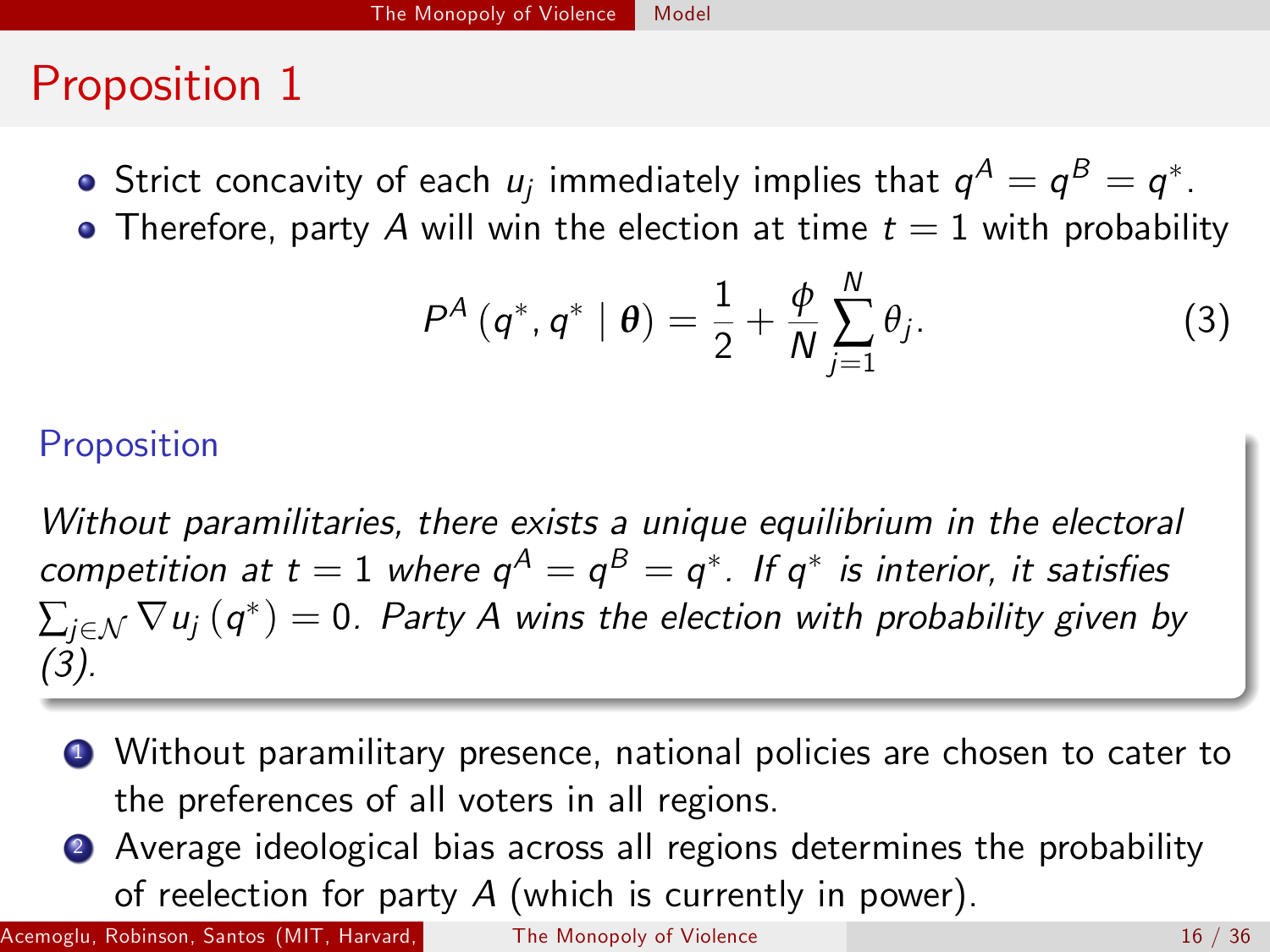# Elections under Passive Paramilitaries

- $\bullet$  A subset of the regions, denoted by  $\mathcal Z$  are under paramilitary control.
- Denote the total number of these regions by Z.
- In paramilitary-controlled areas voting is not free but influenced by the implicit or explicit pressure of the paramilitaries.
- With *passive paramilitaries*, we take the behavior of the paramilitaries, and of citizens in paramilitary-controlled areas, as given.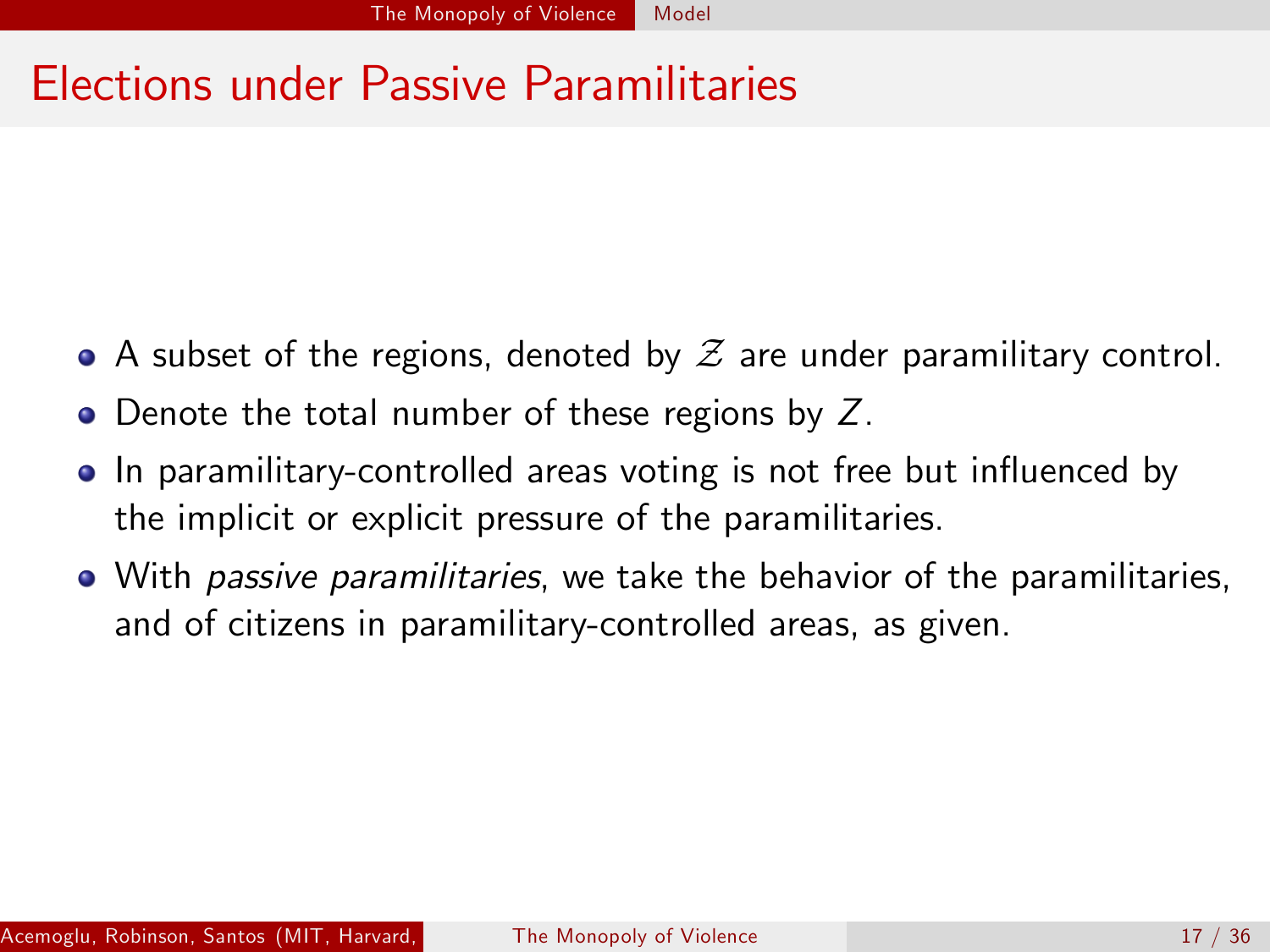#### Winning Probability under Passive Paramilitaries

- $\bullet$  In each region  $j \in \mathcal{Z}$ , a fraction  $\tilde{m}_i$  of the voters will vote for party A regardless of policies.
- Denote the complement of the set  $\mathcal Z$  by  $\mathcal J = \mathcal N \backslash \mathcal Z$  and the total number of regions in this (non-paramilitary-controlled) set by J where  $J = N - Z$ . Define  $m_i \equiv \tilde{m}_i - 1/2$ .
- Then with an identical reasoning to that in the previous subsection, the probability that party A will win the election at time  $t = 1$  is

$$
P^{A}\left(q^{A},q^{B} | \theta, \mathbf{m}\right) = \frac{1}{2} + \frac{\phi}{J} \sum_{j \in J} \left[ u_{j}\left(q^{A}\right) - u_{j}\left(q^{B}\right) + \theta_{j}\right] + \frac{1}{J} \sum_{j \in \mathcal{Z}} m_{j},
$$

where **m** denotes the vector of  $m_i$ 's (together with information on which j's are in the set  $\mathcal{Z}$ ).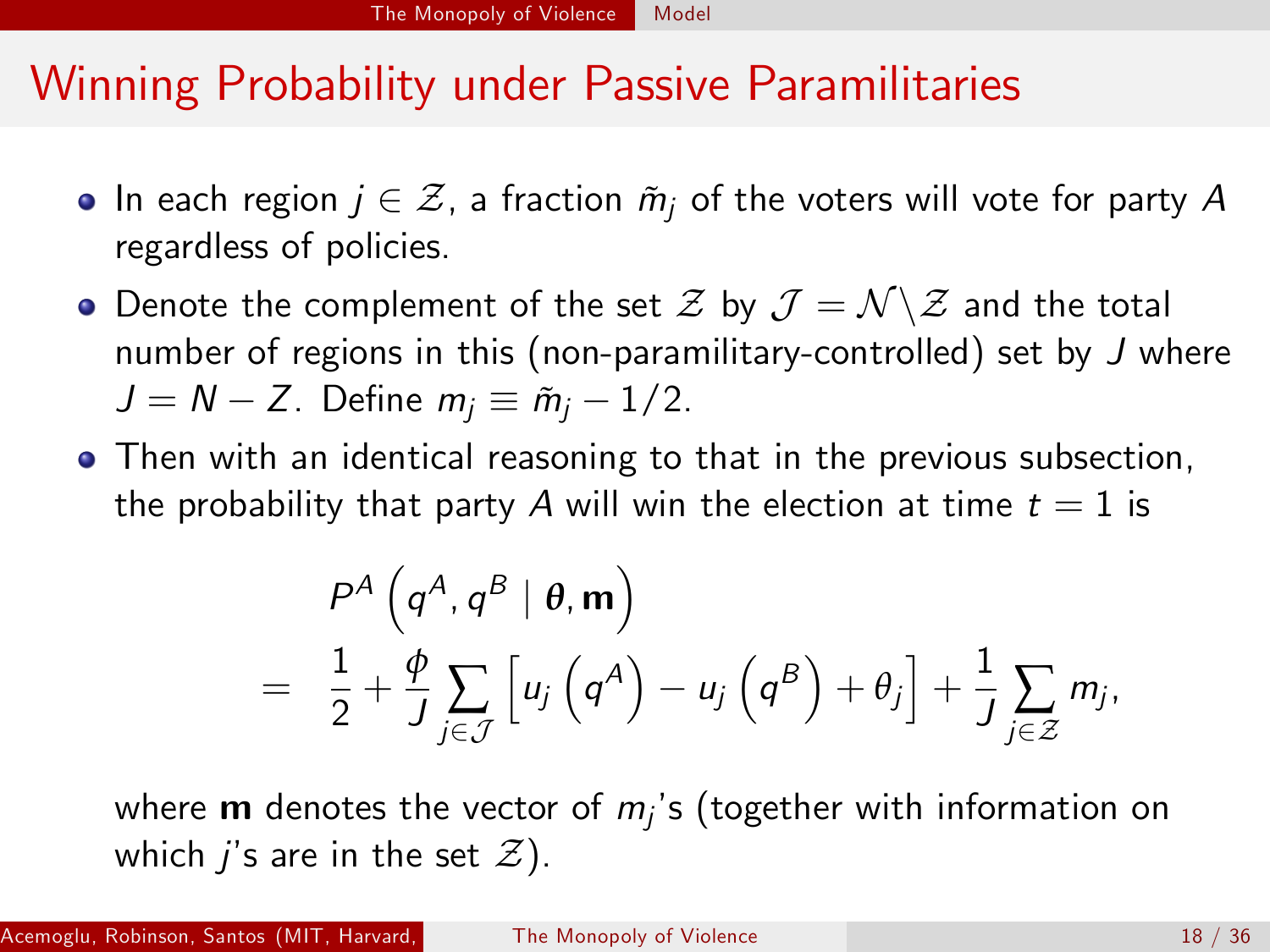### Proposition 2

#### Proposition

With passive paramilitaries, there exists a unique equilibrium in the electoral competition at  $t=1$  where  $\mathsf{q}^\mathsf{A}=\mathsf{q}^\mathsf{B}=\mathsf{q}^*$ . If  $\mathsf{q}^*$  is interior, it satisfies  $\sum_{j\in\mathcal{J}}\nabla u_j\left(q^*\right)=0.$  Party A wins the election with probability

$$
P^{A}(\boldsymbol{q}^{*},\boldsymbol{q}^{*} \mid \boldsymbol{\theta},\mathbf{m})=\frac{1}{2}+\frac{\phi}{J}\sum_{j\in\mathcal{J}}\theta_{j}+\frac{1}{J}\sum_{j\in\mathcal{Z}}m_{j}.
$$

**4** Both parties target their policies to the voters in the non-paramilitary areas $\implies$  public goods and other amenities will be reduced in the paramilitary-controlled areas beyond the direct effect of our paramilitary presence.

**2** Electoral outcomes will now be dependent on the influence of the paramilitaries on voting behavior. If  $\sum_{i\in\mathcal{Z}} m_i > 0$ , then the probability that party A will win the election is greater.

Acemoglu, Robinson, Santos (MIT, Harvard, Yale) [The Monopoly of Violence](#page-0-0) 19 / 19 / 36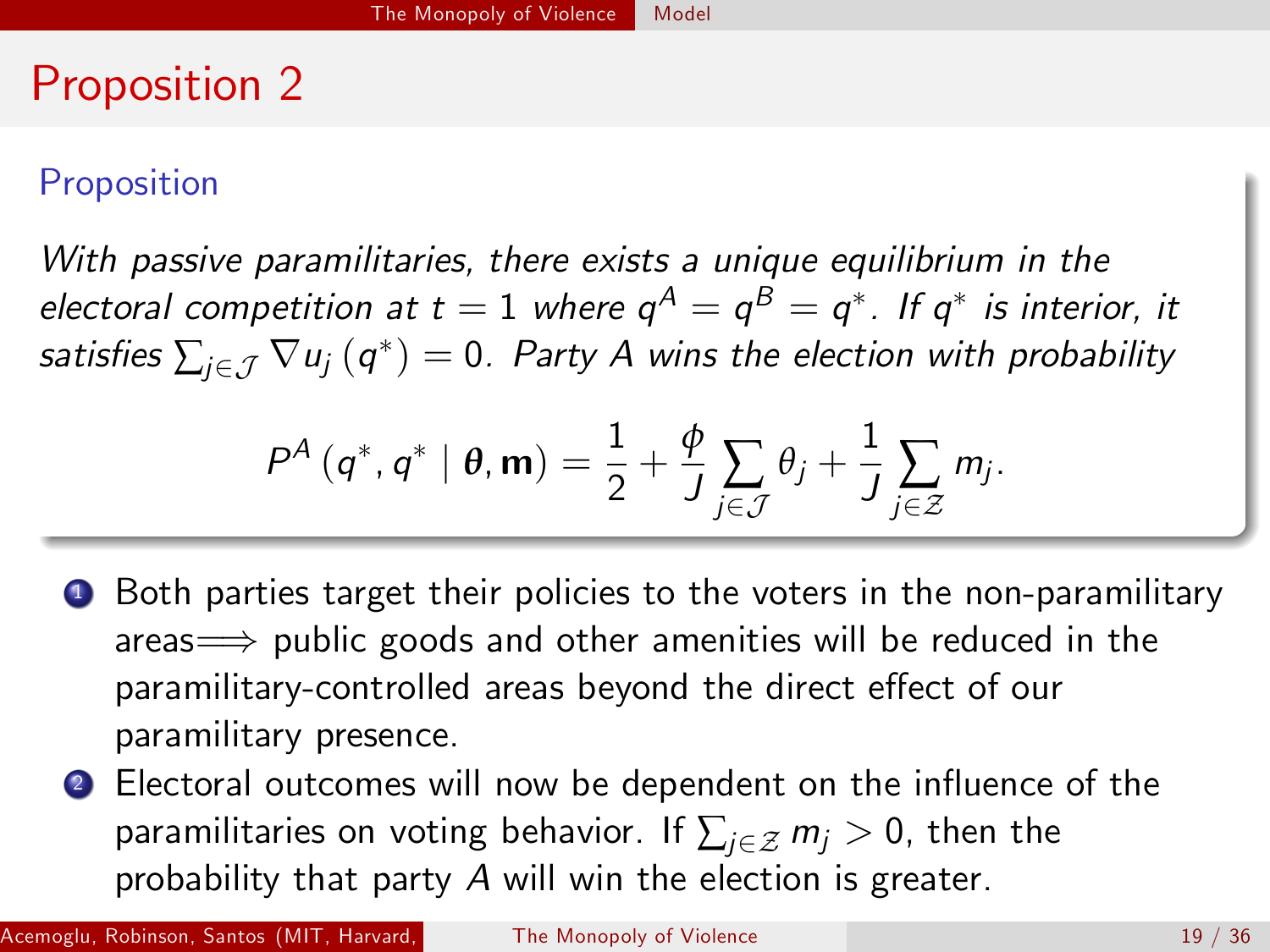#### The State and the Paramilitaries

- Taking the electoral equilibrium at time  $t = 1$ , now consider the decisions of the government (party A) at time  $t = 0$  and study the decision of the incumbent to eliminate the paramilitaries.
- Suppose that at time  $t = 0$ , the objective of the governing party is

$$
\sum_{j\in\mathcal{R}}\gamma_j+P^A\left(q,q^B\mid\boldsymbol{\theta}\right)R^A,\tag{4}
$$

where  $\mathcal{R} \subset \mathcal{Z}$  is a subset of the areas previously controlled by the paramilitary that are "reconquered" and  $\gamma_j$  is the net benefit of reconquering area  $j \in \mathcal{R}$ .

• The objective of party A also includes the probability that it will remain in power. If some area  $j \in \mathcal{Z}$  is reconquered, then in the subsequent electoral equilibrium at time  $t = 1$ , party A will obtain a fraction  $1/2 + \phi \theta_i$  of the votes from this region as opposed to receiving  $\tilde{m}_i = m_i + 1/2$  of the votes had this place remained under paramilitary control.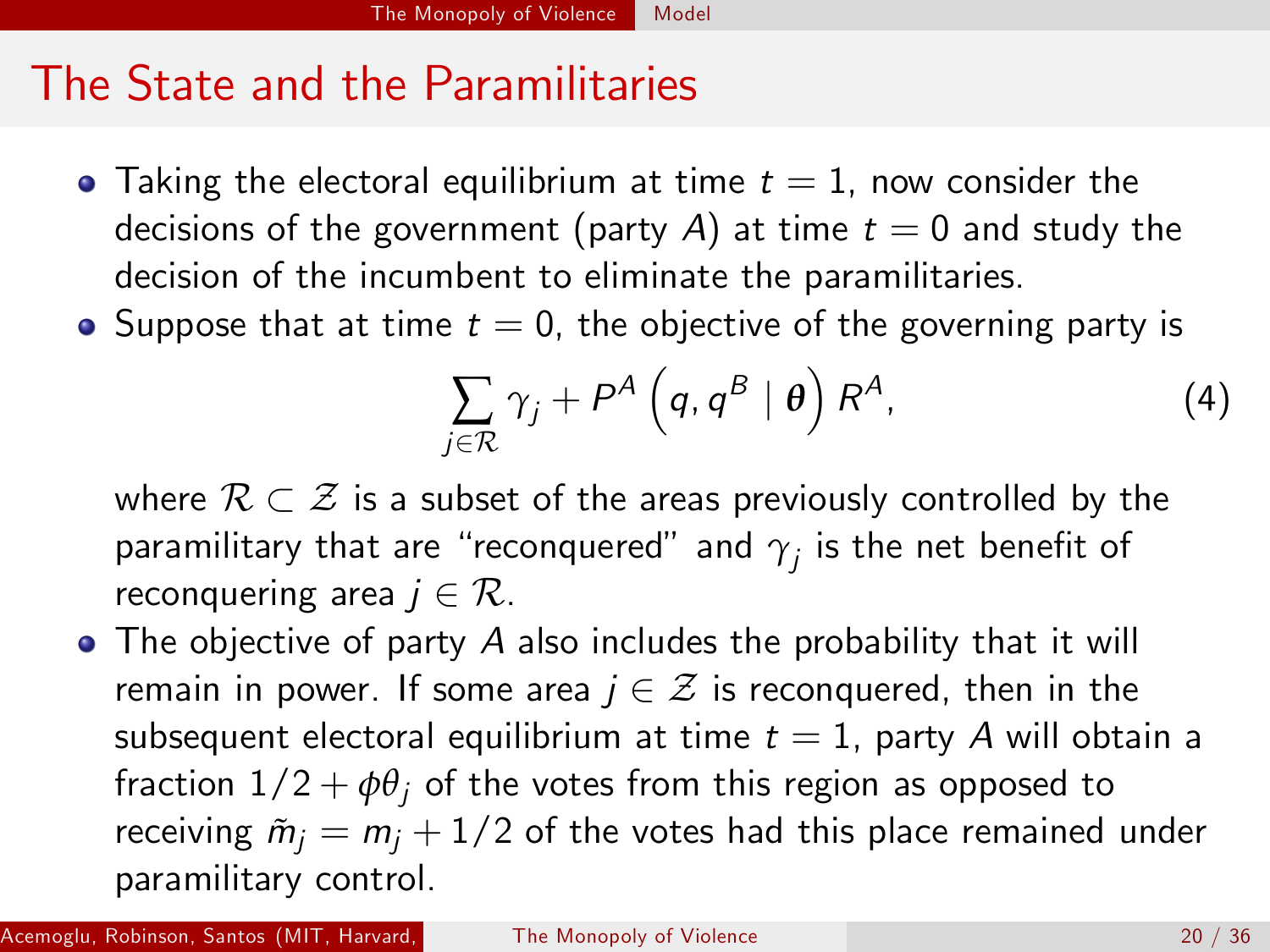### Proposition 3

 $\bullet$  A subgame perfect equilibrium of this game is defined as an electoral equilibrium at date  $t = 1$  together with decisions by party A at date  $t = 0$  that maximizes its utility taking the date  $t = 1$  equilibrium as given.

#### Proposition

Among areas under paramilitary control (in the set  $\mathcal Z$ ). Party A will reconquer

$$
\text{all } j \text{ such that } \gamma_j - (m_j - \phi \theta_j) \frac{R^A}{J} > 0
$$

and will not reconquer

any j such that 
$$
\gamma_j - (m_j - \phi \theta_j) \frac{R^A}{J} < 0
$$
.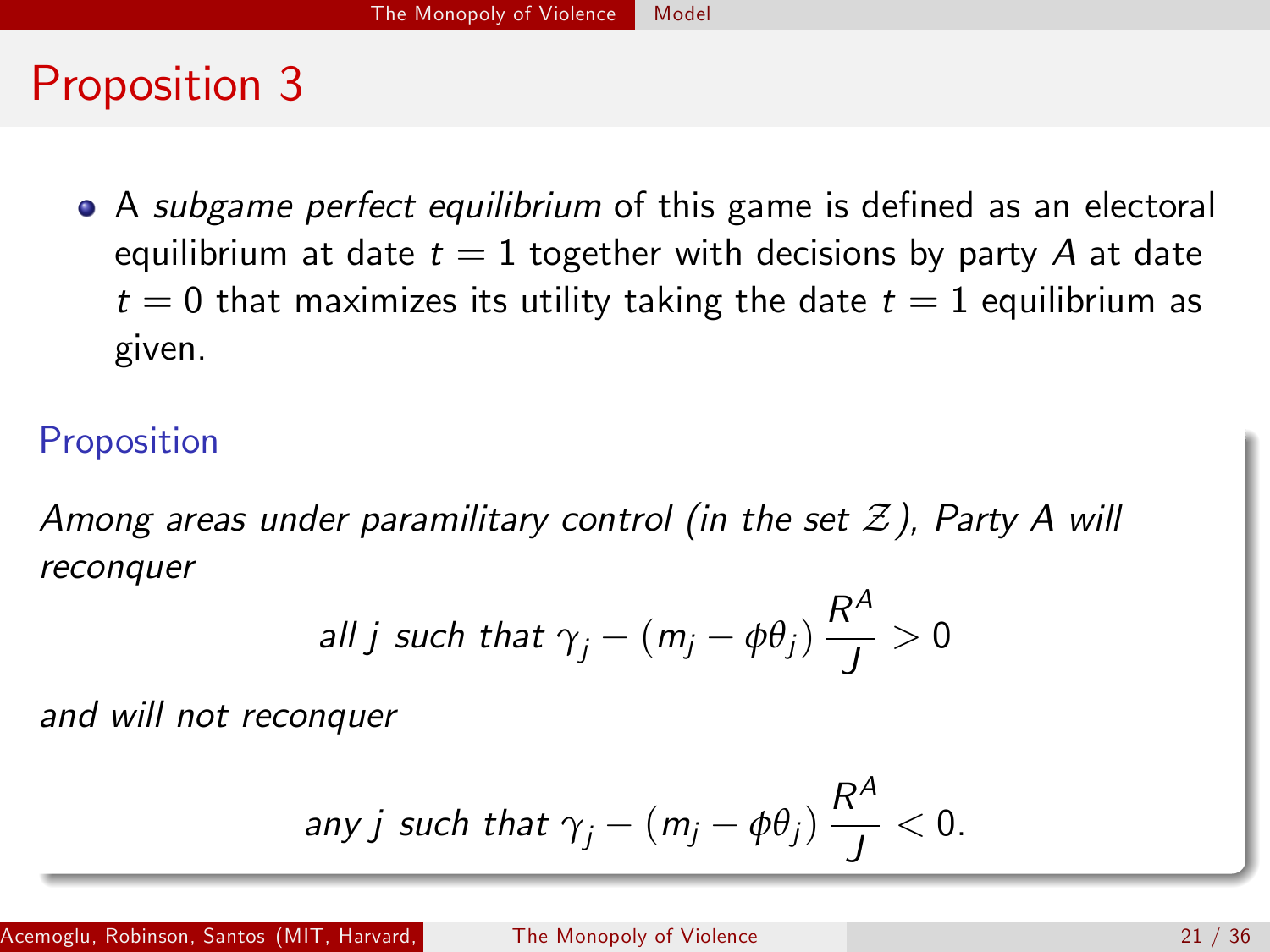# Interpreting Proposition 3

- The willingness of the state to reconquer areas controlled by the paramilitaries is affected not only by the real costs and benefits of doing so, but also by the implications for electoral outcomes.
- If paramilitary-controlled areas have  $m_j > \phi \theta_j$ , then party  $A$  will be reluctant to reconquer these areas.
- The areas that are most valuable in the hands of the paramilitaries are those that have both low  $\theta_j$  and high  $m_j;$  that is, areas that would have otherwise voted for party  $B$ , but paramilitaries can force citizens to vote in favor of party A.
- A government that does not require electoral support would reconquer all areas with  $\gamma_i > 0$ .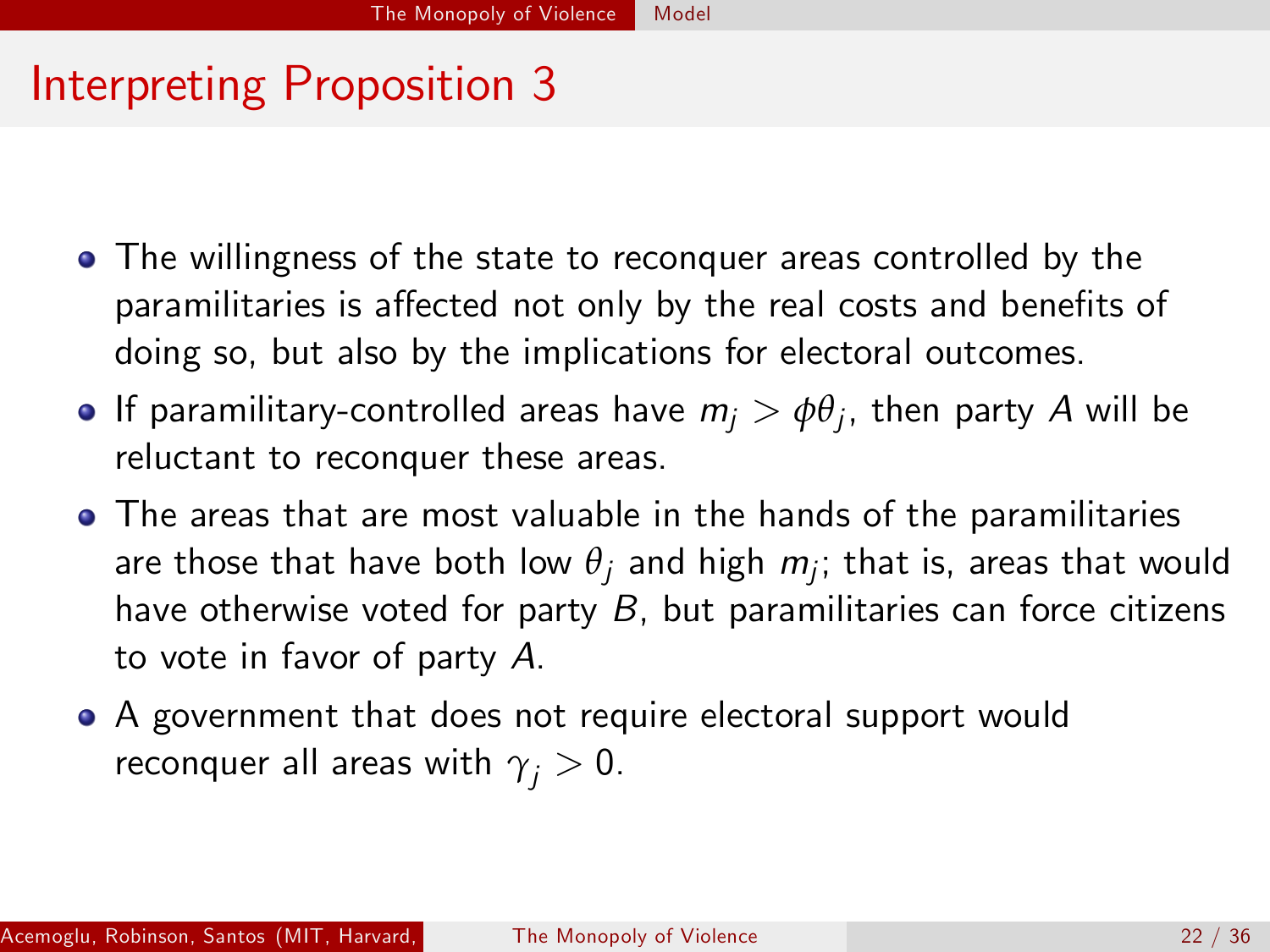### Electoral Competition under Active Paramilitaries

- Active paramilitaries: change their support according to policies.
- Suppose that, as with the citizens, the preferences of the paramilitaries controlling region  $j \in \mathcal{Z}$  is given by

$$
W_j(q, \theta^g) = w_j(q) - \hat{Y}(\tilde{\theta}_j - \tilde{\theta}^g) + \tilde{\epsilon}_j^g,
$$

where  $\hat{Y}$  also increasing in  $\left|\tilde{\theta}_j - \tilde{\theta}^{\text{g}}\right|$ ;

 $\tilde{\theta}_j$ : policy preference of the group of paramilitaries controlling region  $j$ . **o** Define

$$
\hat{\theta}_{j} \equiv \hat{Y} \left( \tilde{\theta}_{j} - \tilde{\theta}^{A} \right) - \hat{Y} \left( \tilde{\theta}_{j} - \tilde{\theta}^{B} \right)
$$

as the ideological leanings of the paramilitaries in region  *in favor of* party A.

Suppose that  $\tilde{\epsilon}^A_j - \tilde{\epsilon}^B_j$  has a uniform distribution over  $\left[-\frac{1}{2\hat{\phi}},\frac{1}{2\hat{\phi}}\right]$ i .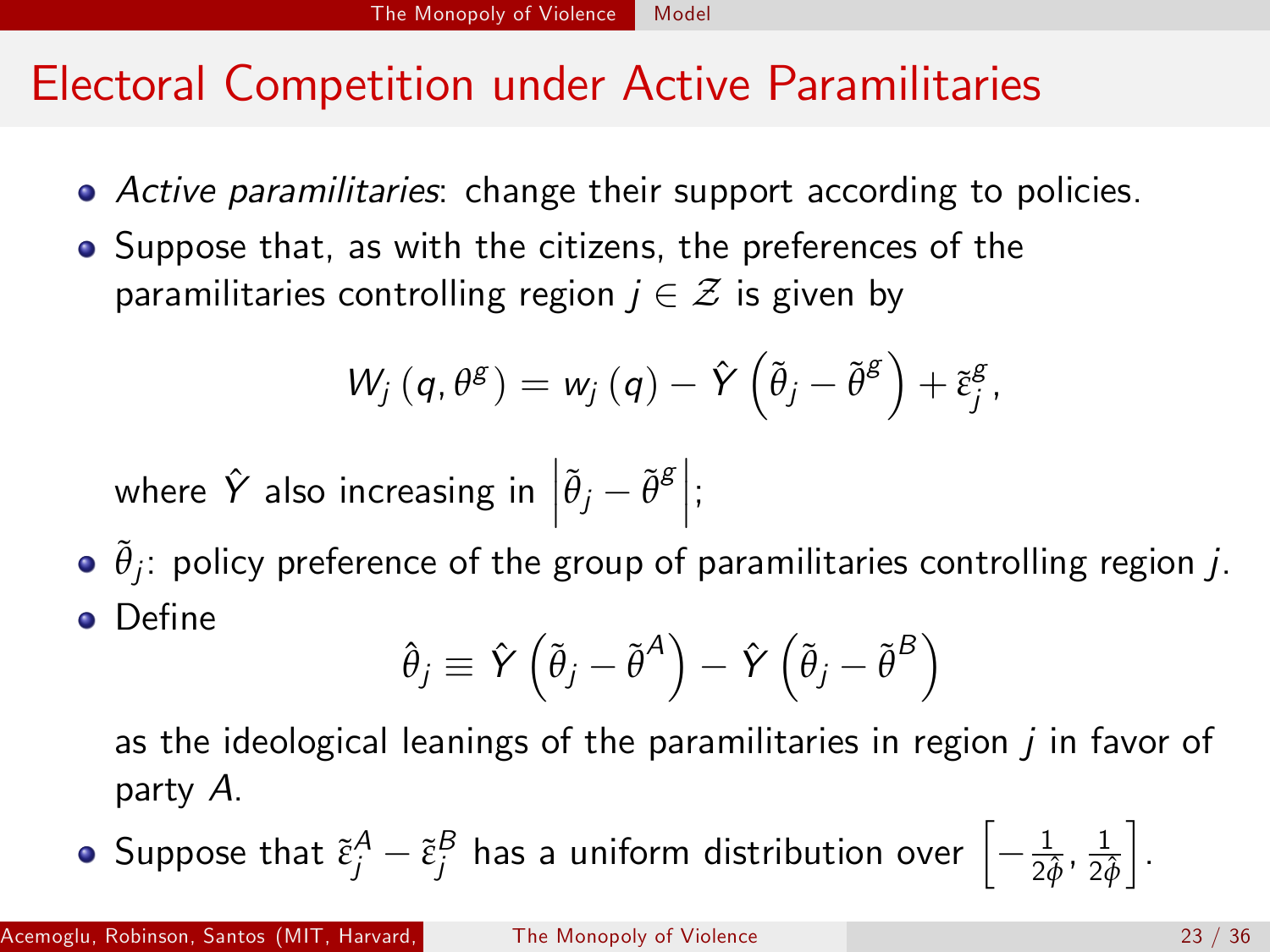#### The Probability of Winning with Coerced Voters

- Assume that paramilitaries can force all voters in their sphere of influence to vote for whichever party they prefer.
- Then the probability that party A will win the election becomes

$$
P^{A}(\boldsymbol{q}^{A},\boldsymbol{q}^{B}|\boldsymbol{\theta}) = \frac{1}{2} + \frac{\phi}{J}\sum_{j\in\mathcal{J}}\left[u_{j}(\boldsymbol{q}^{A}) - u_{j}(\boldsymbol{q}^{B}) + \theta_{j}\right] + \frac{\hat{\phi}}{J}\sum_{j\in\mathcal{Z}}\left[w_{j}(\boldsymbol{q}^{A}) - w_{j}(\boldsymbol{q}^{B}) + \hat{\theta}_{j}\right],
$$

where now  $\hat{\theta}$  denotes the vector of all ideological preferences, including those of the paramilitaries.

**• Result:** electoral competition will lead to the same policy choice for both parties.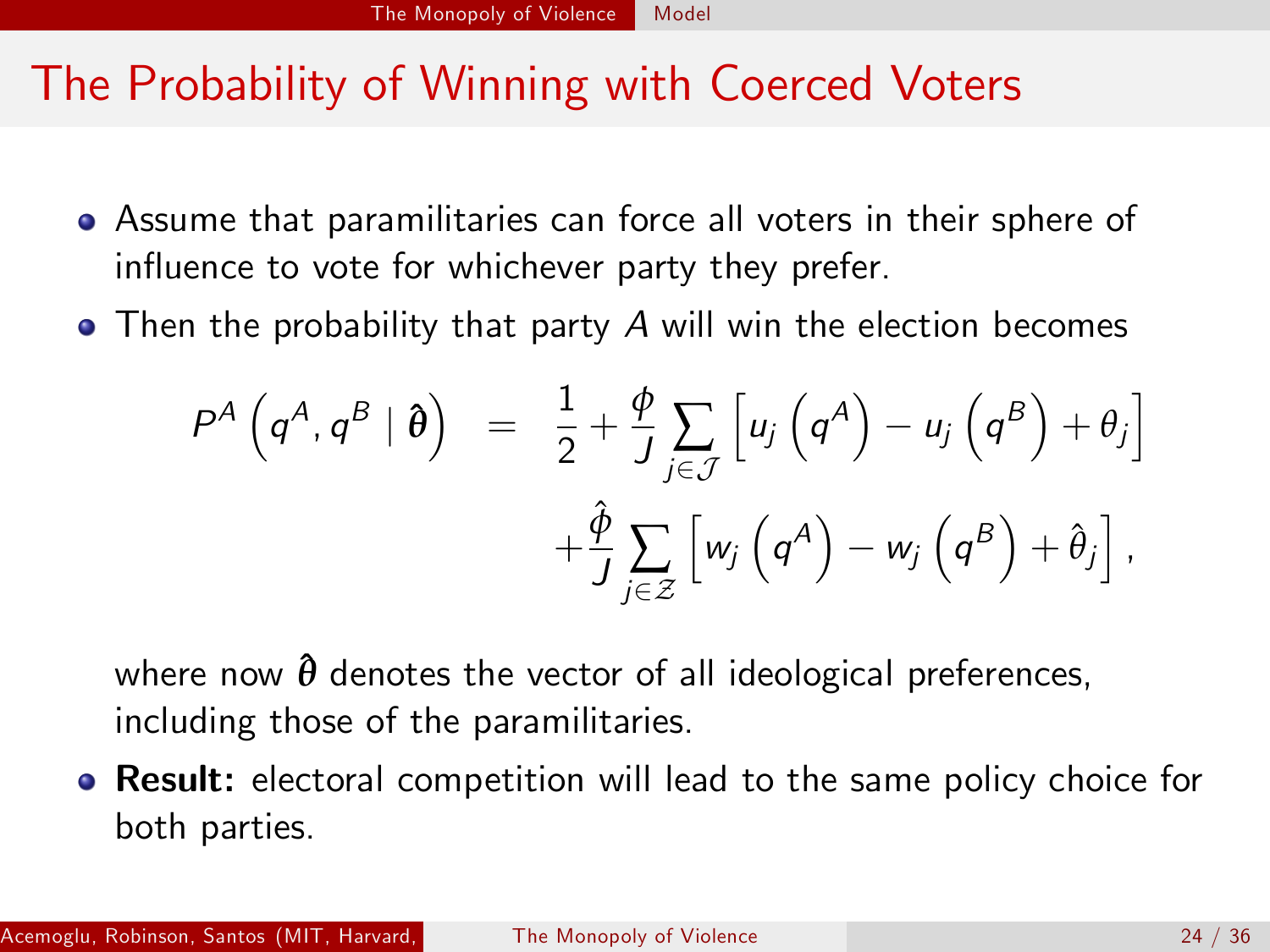#### Proposition 4

#### Proposition

With active paramilitaries, there exists a unique equilibrium at  $t = 1$  where  $\mathsf{q}^\mathcal{A}=\mathsf{q}^\mathcal{B}=\mathsf{q}^*$  . Party A wins the election with probability

$$
P^{A}\left(q^{*}, q^{*} | \boldsymbol{\theta}\right) = \frac{1}{2} + \frac{\phi}{J} \sum_{j \in \mathcal{J}} \theta_{j} + \frac{\hat{\phi}}{J} \sum_{j \in \mathcal{Z}} \hat{\theta}_{j}.
$$

At time  $t = 0$ , among areas under paramilitary control (in the set Z),

*Party A will reconquer all j such that* 
$$
\gamma_j - (\hat{\phi}\hat{\theta}_j - \phi\theta_j) \frac{R^A}{J} > 0
$$
,

and will not reconquer any  $j$  such that  $\gamma_j - \left( \hat{\phi} \hat{\theta}_j - \phi \theta_j \right) \frac{R^A}{I}$  $\frac{1}{J}$  < 0.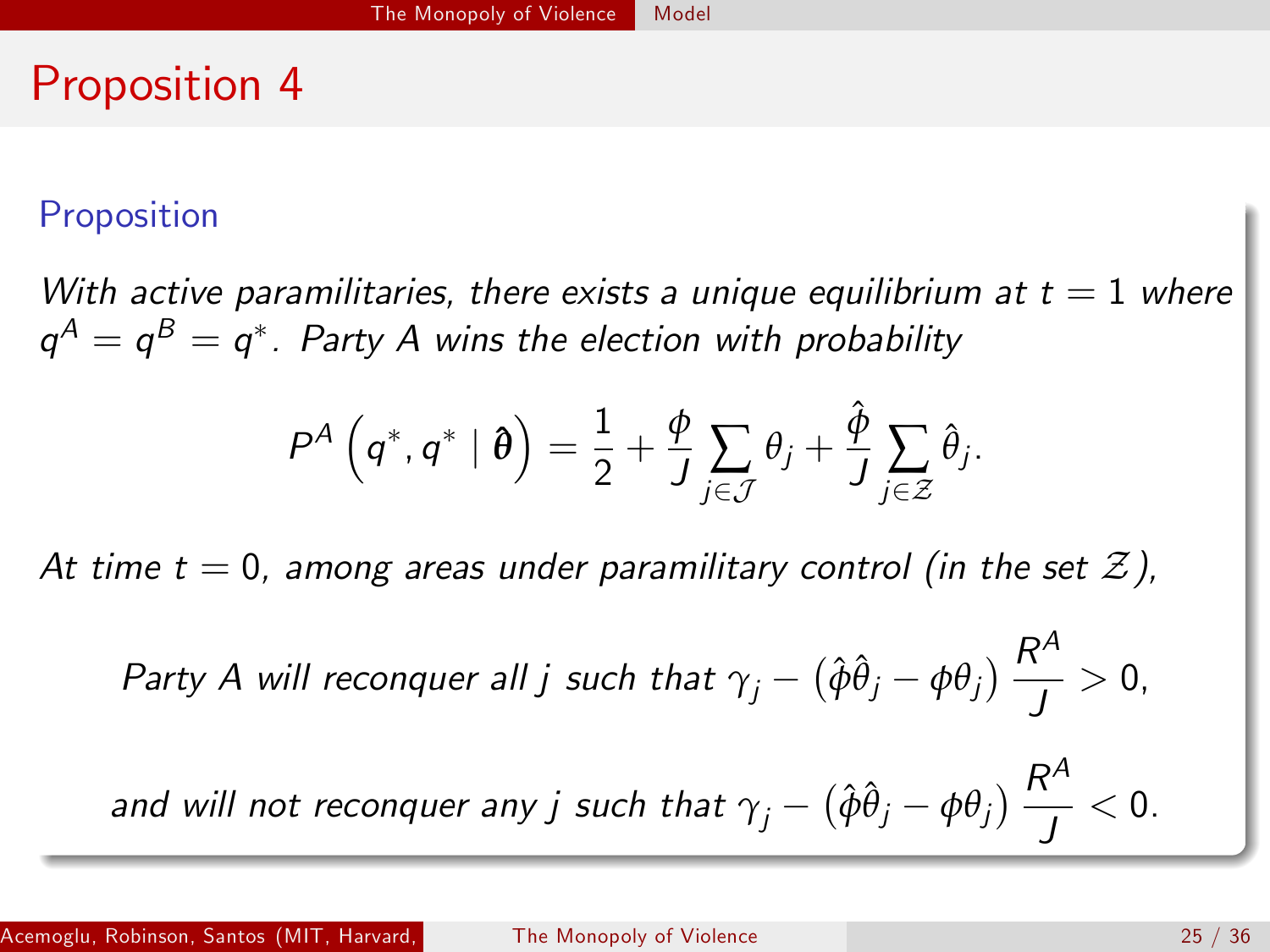#### Interpreting Proposition 4

- When paramilitaries are active the two parties change their policies in order to "appease" the paramilitaries.
- **•** Two features determine how slanted towards the paramilitaries policies are:
- **1** The size of the paramilitary-controlled areas (the greater is z the more influential are the paramilitaries in shaping equilibrium policy).
- **2** The relative responsiveness of the paramilitaries to policy concessions (the greater is  $\hat{\phi}$  relative to  $\phi$ , the more responsive are policies to paramilitary preferences relative to citizen preferences).
	- **•** Because electoral competition makes both parties cater to the wishes of the paramilitaries their ideological preferences still play a central role in whether they force the population to vote for party  $A$  or party B.
	- Similar results if parties choose their ideologies.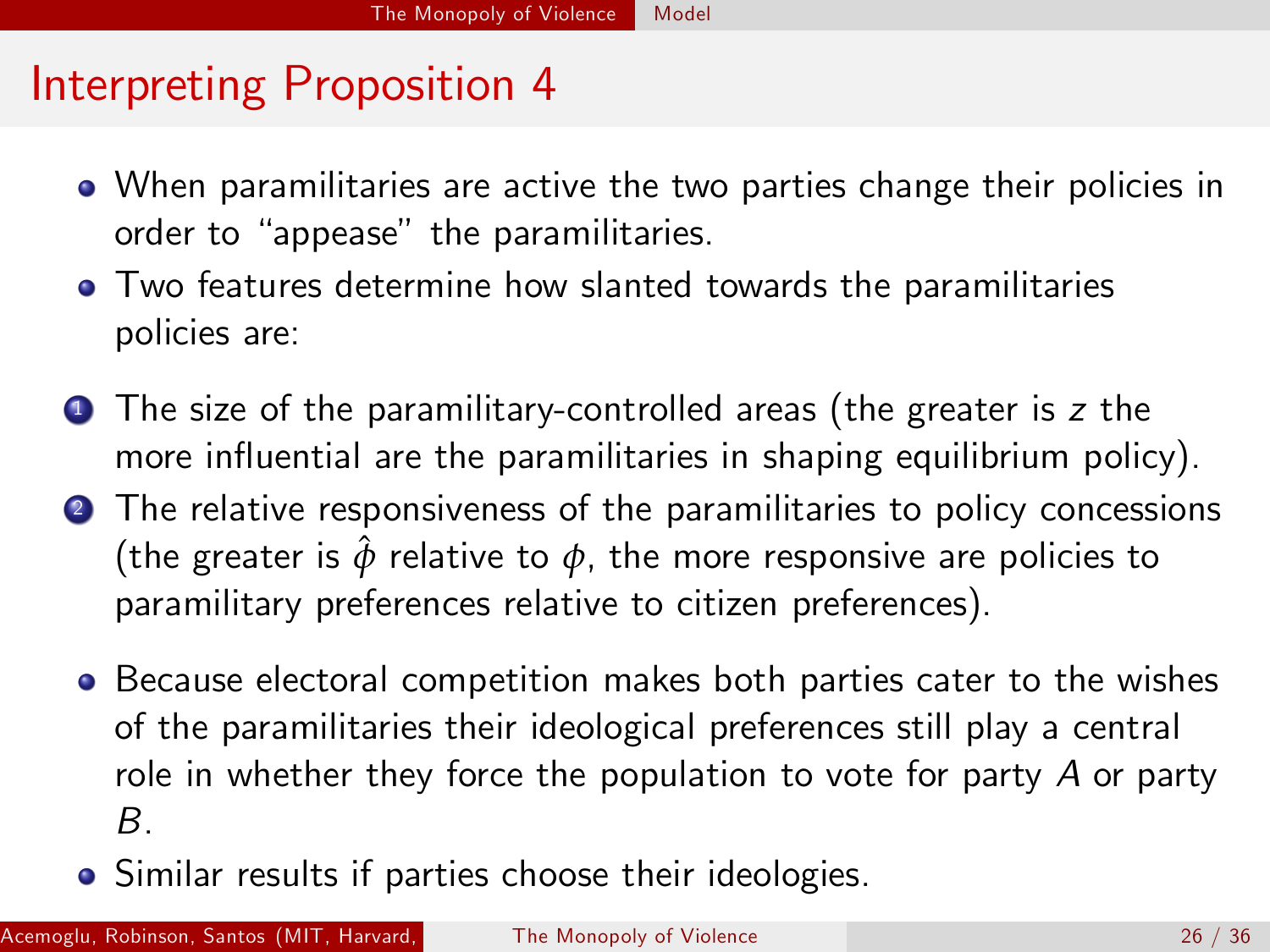#### Empirical Predictions of the Model

We investigate the predictions of the model using Colombian data.

- $\bullet$  Non-state armed actors (AUC) once they became sufficiently powerful, should start influencing electoral outcomes favoring ëconservativeícandidates. In presidential elections supporting President Uribe.
- <sup>2</sup> Paramilitaries located in areas that voted for Uribe in great numbers but in past elections tended to vote for more liberal politicians are more likely to persist between the presidential election in 2002 and the later years in our sample.
- **3** There is a policy quid pro quo between President Uribe and the Senators and Congressmen elected from high parameter areas.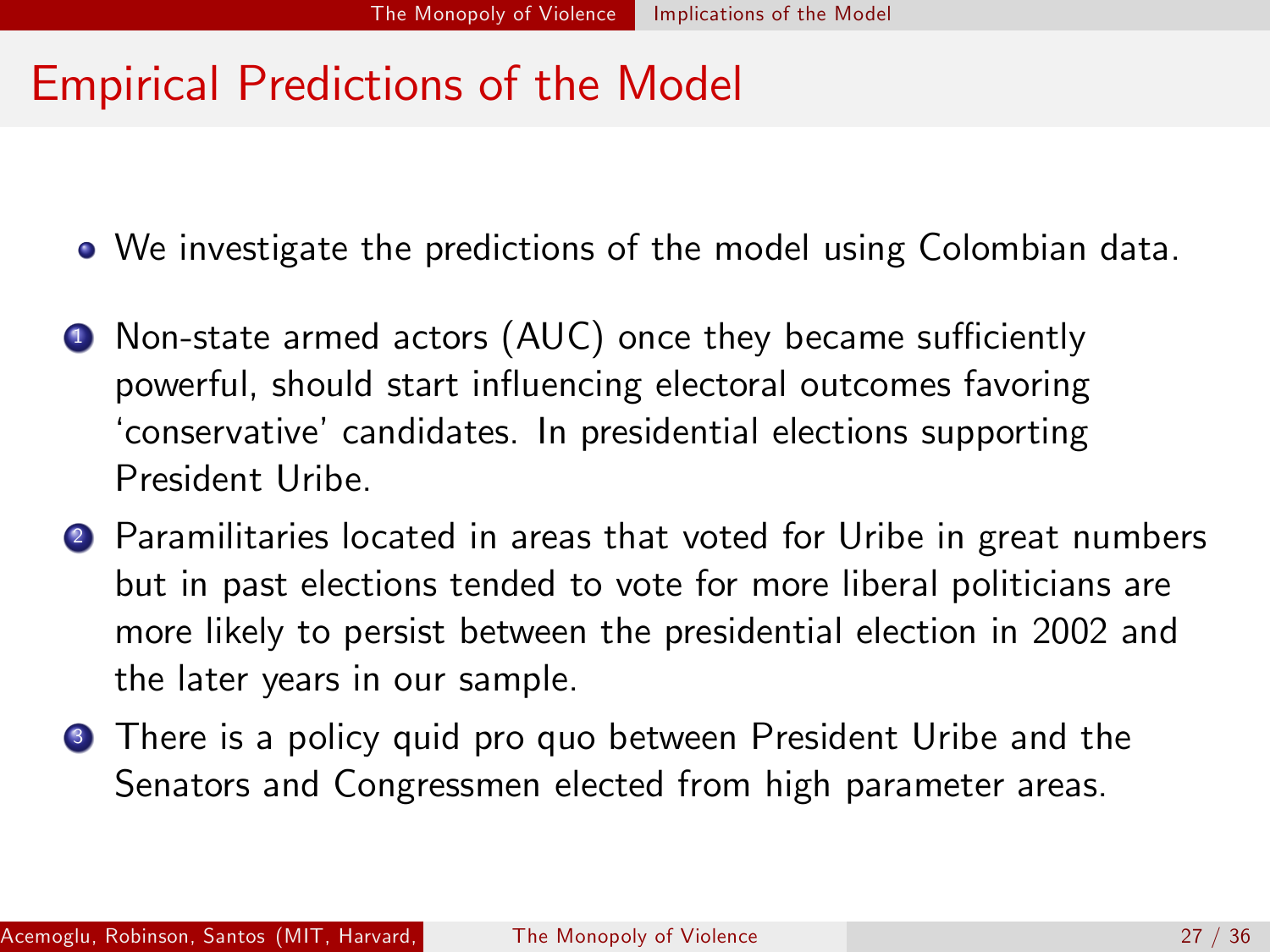## Measuring Paramilitary and Guerrilla Presence

- We use two types of data on paramilitary presence and several measures:
- **1** The sum of *Paramilitary Attacks* between 1997 and 2005 in municipality *m* per 10,000 inhabitants where the population measure is the average population between 1993 and 2005.
- $\bullet$  A dummy that takes the value of 1 if municipality m has a value of Paramilitary Attacks above the 75th percentile.
- **3** The sum of displaced people that reported being displaced from municipality m by the paramilitaries between 1997 and 2006 per 10,000 inhabitants. The population measure is the average population between 1993 and 2005, and similarly constructed dummy.
- <sup>4</sup> Dummy combining information from Attacks and Displaced.
- **5** Principal component of two measures.
	- Identical measures for guerrilla.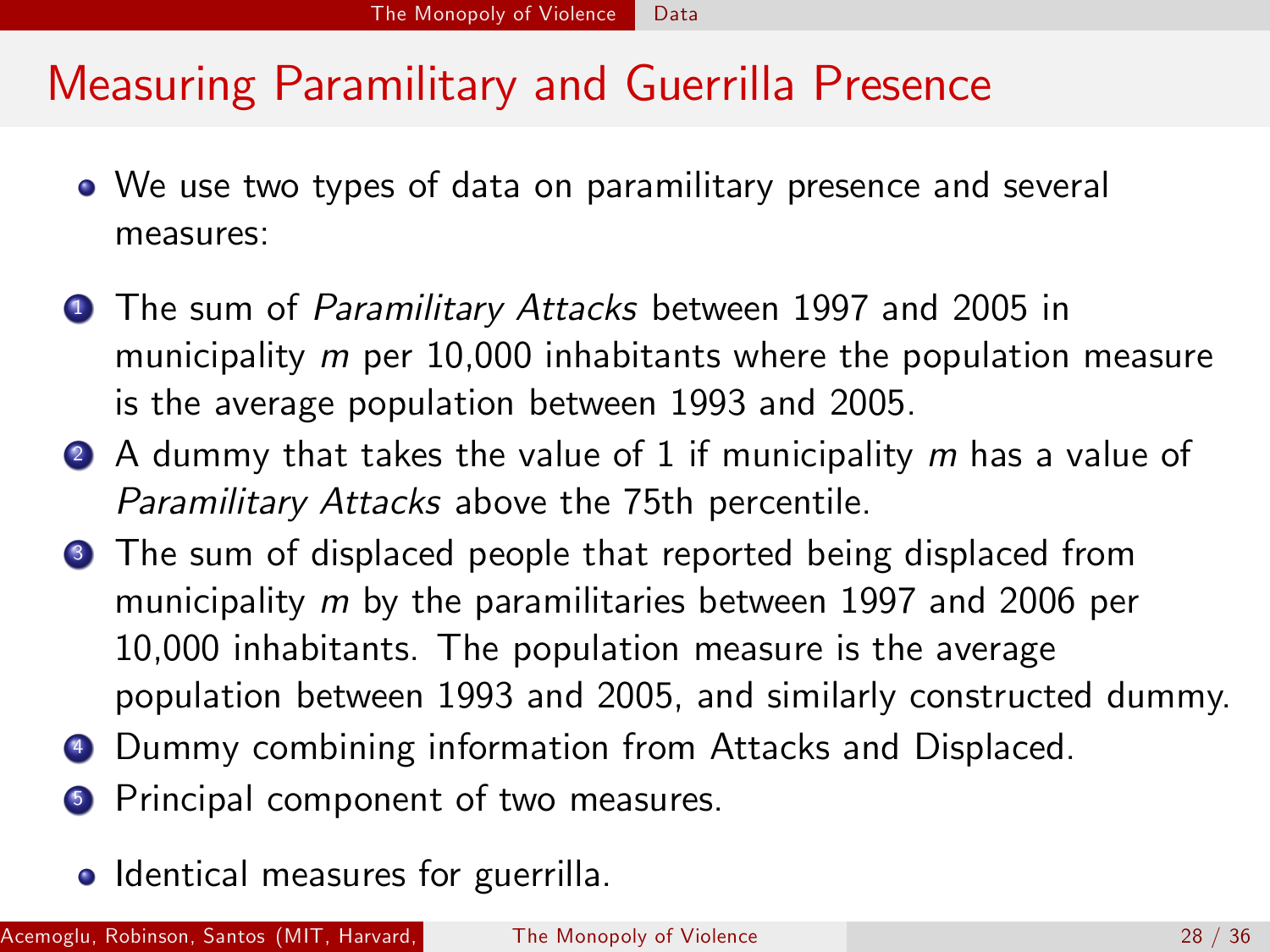# Figure A1: Guerrilla Attacks, 1997-2005

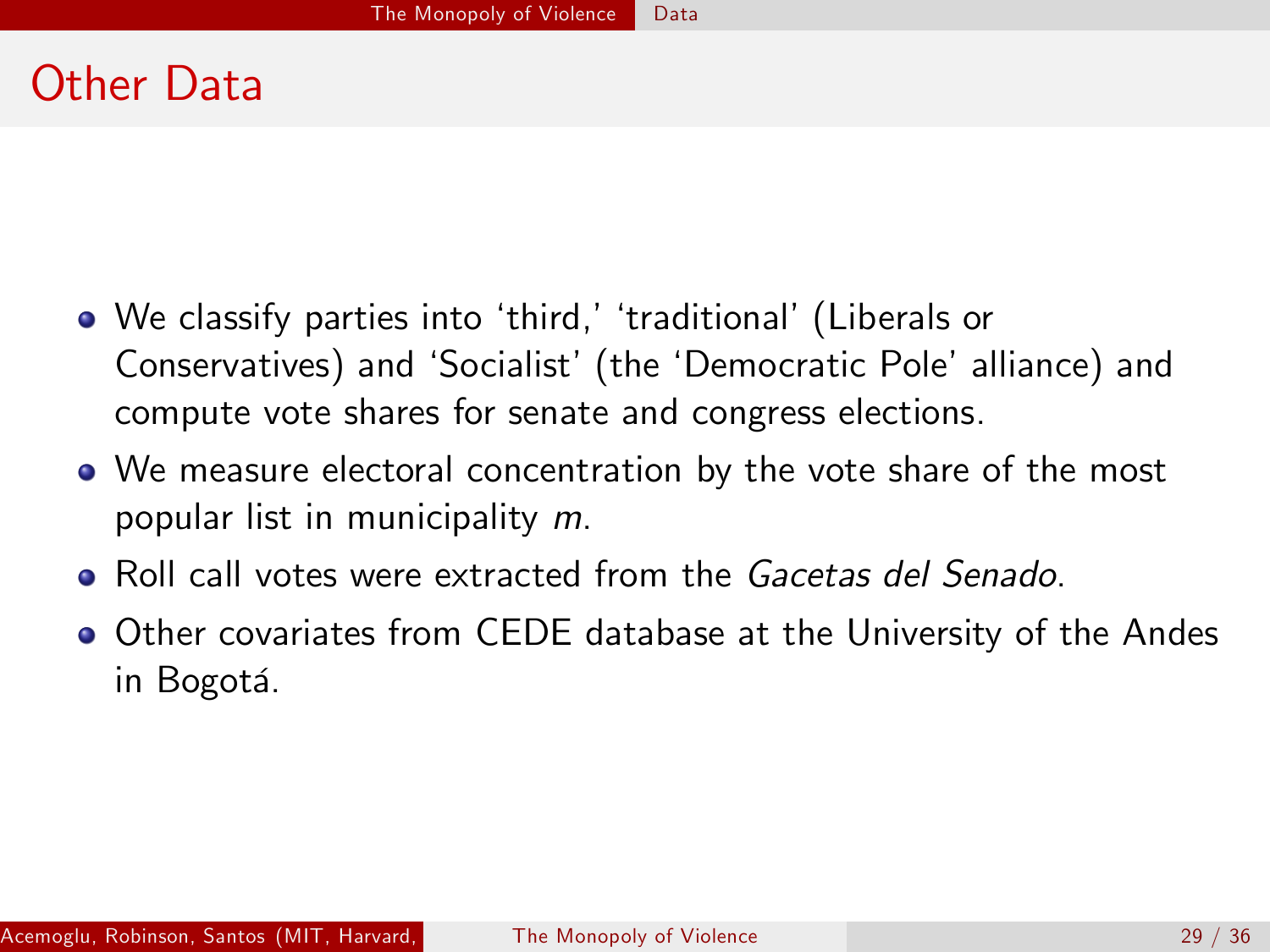### Other Data

- We classify parties into 'third,' 'traditional' (Liberals or Conservatives) and 'Socialist' (the 'Democratic Pole' alliance) and compute vote shares for senate and congress elections.
- We measure electoral concentration by the vote share of the most popular list in municipality m.
- Roll call votes were extracted from the Gacetas del Senado.
- Other covariates from CEDE database at the University of the Andes in Bogotá.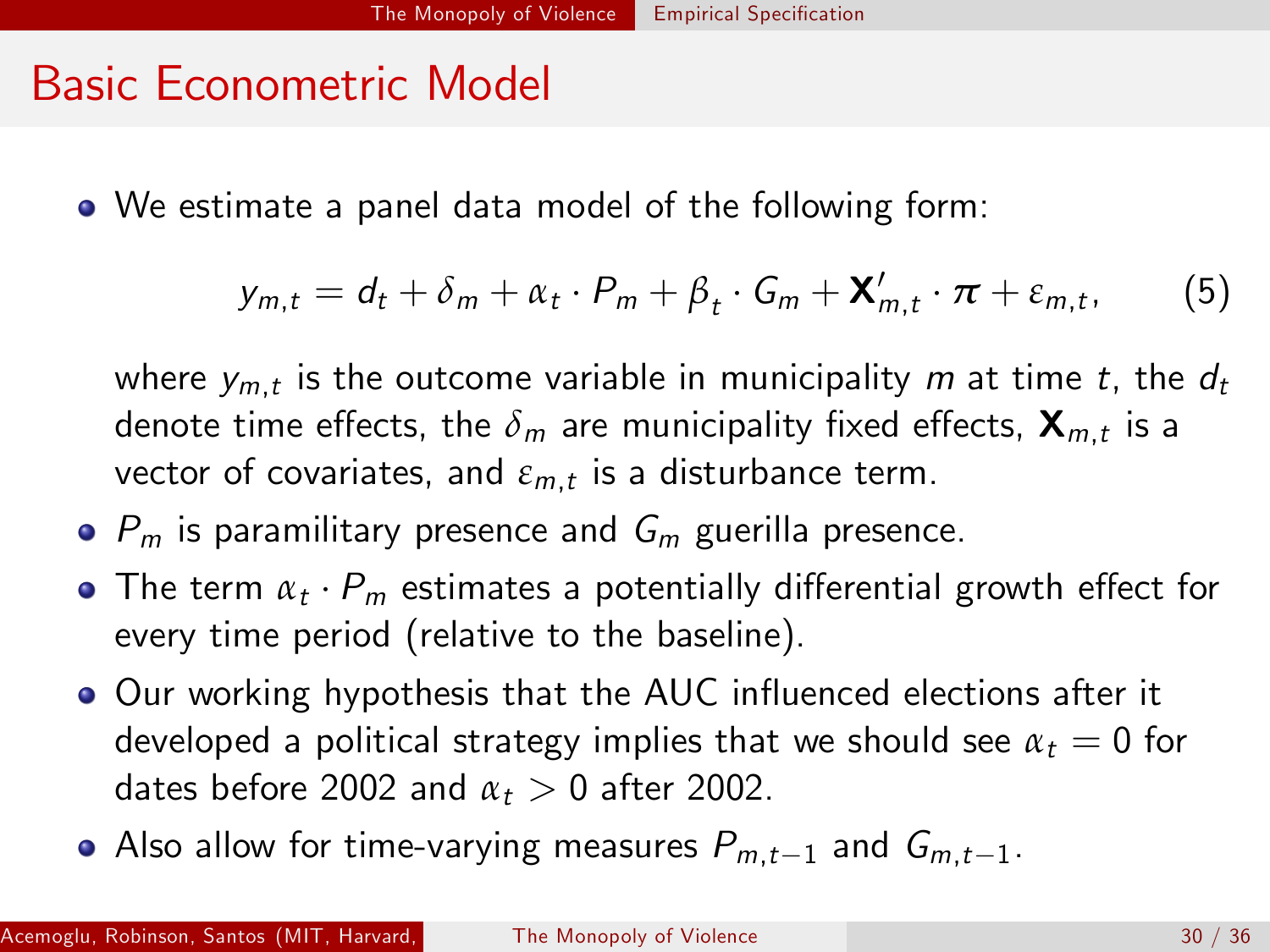#### Basic Econometric Model

We estimate a panel data model of the following form:

$$
y_{m,t} = d_t + \delta_m + \alpha_t \cdot P_m + \beta_t \cdot G_m + \mathbf{X}'_{m,t} \cdot \boldsymbol{\pi} + \varepsilon_{m,t},
$$
 (5)

where  $y_{m,t}$  is the outcome variable in municipality  $m$  at time  $t,$  the  $d_t$ denote time effects, the  ${\delta}_m$  are municipality fixed effects,  $\mathbf{X}_{m,t}$  is a vector of covariates, and  $\varepsilon_{m,t}$  is a disturbance term.

- $\bullet$   $P_m$  is paramilitary presence and  $G_m$  guerilla presence.
- The term  $\alpha_t \cdot P_m$  estimates a potentially differential growth effect for every time period (relative to the baseline).
- Our working hypothesis that the AUC influenced elections after it developed a political strategy implies that we should see  $\alpha_t = 0$  for dates before 2002 and  $\alpha_t > 0$  after 2002.
- Also allow for time-varying measures  $P_{m,t-1}$  and  $G_{m,t-1}$ .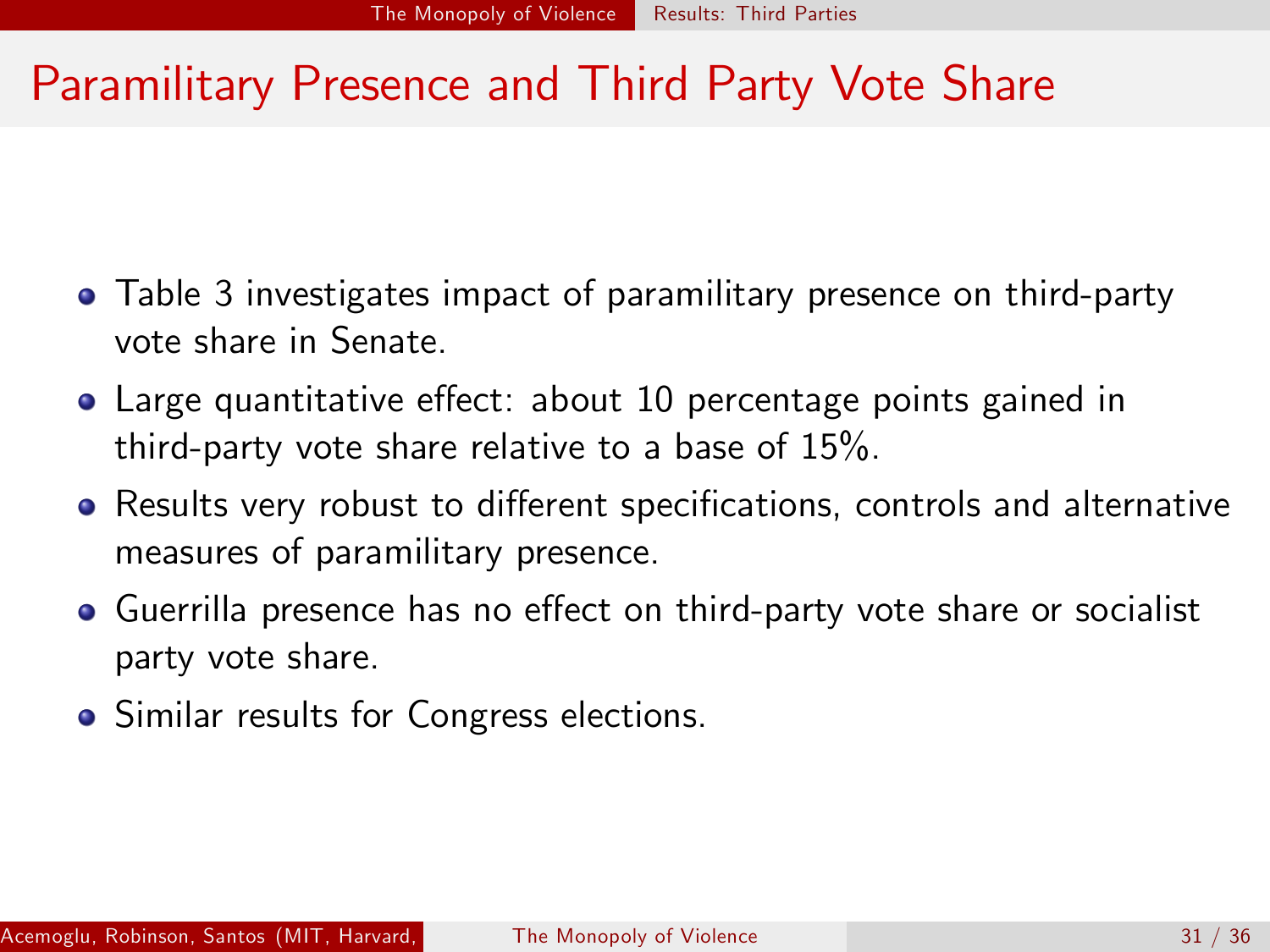#### Paramilitary Presence and Third Party Vote Share

- Table 3 investigates impact of paramilitary presence on third-party vote share in Senate.
- Large quantitative effect: about 10 percentage points gained in third-party vote share relative to a base of  $15\%$ .
- Results very robust to different specifications, controls and alternative measures of paramilitary presence.
- Guerrilla presence has no effect on third-party vote share or socialist party vote share.
- Similar results for Congress elections.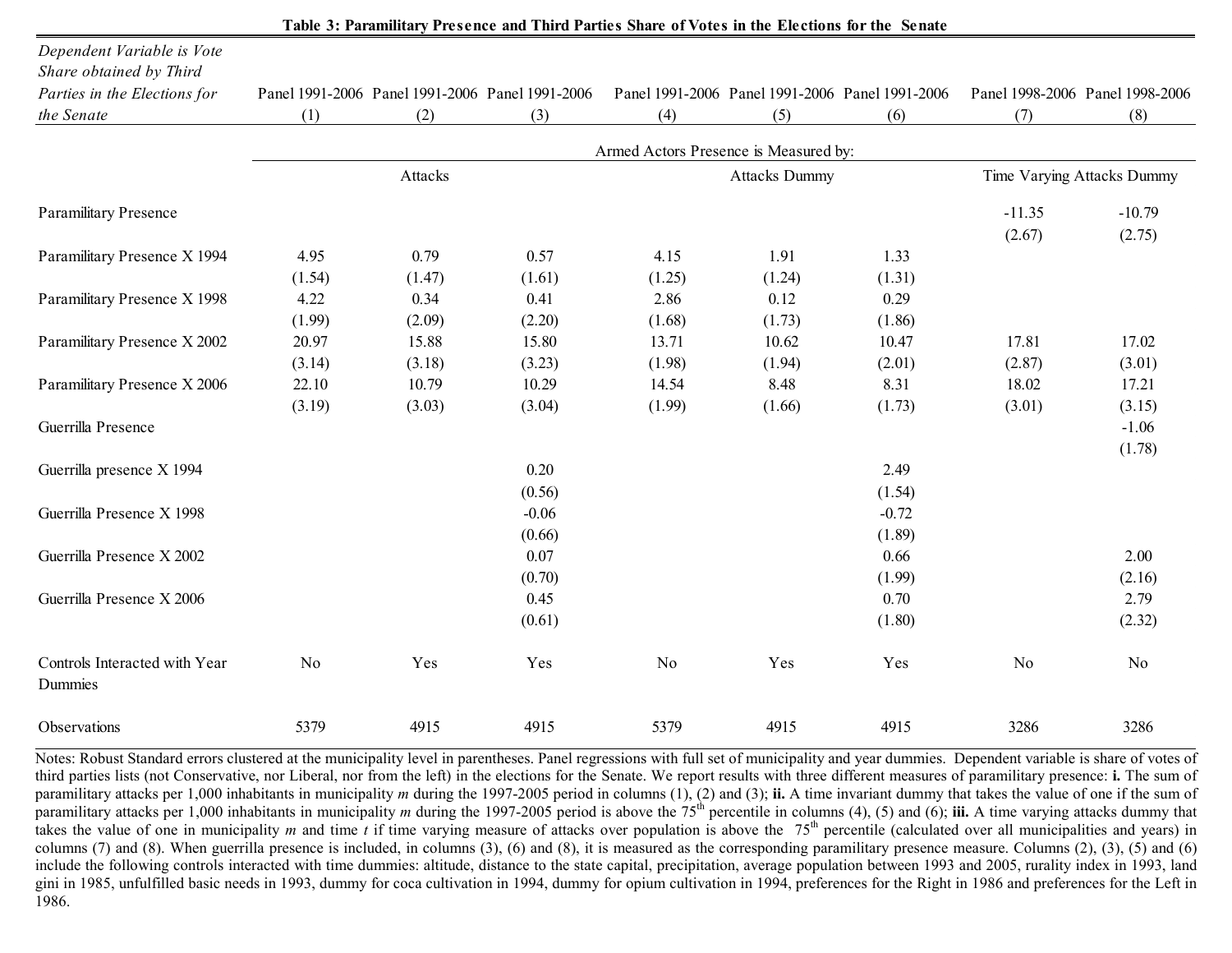| Table 3: Paramilitary Presence and Third Parties Share of Votes in the Elections for the Senate |                |         |                                                 |                                       |                      |                                                 |                |                                 |  |  |
|-------------------------------------------------------------------------------------------------|----------------|---------|-------------------------------------------------|---------------------------------------|----------------------|-------------------------------------------------|----------------|---------------------------------|--|--|
| Dependent Variable is Vote<br>Share obtained by Third                                           |                |         |                                                 |                                       |                      |                                                 |                |                                 |  |  |
| Parties in the Elections for                                                                    |                |         | Panel 1991-2006 Panel 1991-2006 Panel 1991-2006 |                                       |                      | Panel 1991-2006 Panel 1991-2006 Panel 1991-2006 |                | Panel 1998-2006 Panel 1998-2006 |  |  |
| the Senate                                                                                      | (1)            | (2)     | (3)                                             | (4)                                   | (5)                  | (6)                                             | (7)            | (8)                             |  |  |
|                                                                                                 |                |         |                                                 | Armed Actors Presence is Measured by: |                      |                                                 |                |                                 |  |  |
|                                                                                                 |                | Attacks |                                                 |                                       | <b>Attacks Dummy</b> |                                                 |                | Time Varying Attacks Dummy      |  |  |
| <b>Paramilitary Presence</b>                                                                    |                |         |                                                 |                                       |                      |                                                 | $-11.35$       | $-10.79$                        |  |  |
|                                                                                                 |                |         |                                                 |                                       |                      |                                                 | (2.67)         | (2.75)                          |  |  |
| Paramilitary Presence X 1994                                                                    | 4.95           | 0.79    | 0.57                                            | 4.15                                  | 1.91                 | 1.33                                            |                |                                 |  |  |
|                                                                                                 | (1.54)         | (1.47)  | (1.61)                                          | (1.25)                                | (1.24)               | (1.31)                                          |                |                                 |  |  |
| Paramilitary Presence X 1998                                                                    | 4.22           | 0.34    | 0.41                                            | 2.86                                  | 0.12                 | 0.29                                            |                |                                 |  |  |
|                                                                                                 | (1.99)         | (2.09)  | (2.20)                                          | (1.68)                                | (1.73)               | (1.86)                                          |                |                                 |  |  |
| Paramilitary Presence X 2002                                                                    | 20.97          | 15.88   | 15.80                                           | 13.71                                 | 10.62                | 10.47                                           | 17.81          | 17.02                           |  |  |
|                                                                                                 | (3.14)         | (3.18)  | (3.23)                                          | (1.98)                                | (1.94)               | (2.01)                                          | (2.87)         | (3.01)                          |  |  |
| Paramilitary Presence X 2006                                                                    | 22.10          | 10.79   | 10.29                                           | 14.54                                 | 8.48                 | 8.31                                            | 18.02          | 17.21                           |  |  |
|                                                                                                 | (3.19)         | (3.03)  | (3.04)                                          | (1.99)                                | (1.66)               | (1.73)                                          | (3.01)         | (3.15)                          |  |  |
| Guerrilla Presence                                                                              |                |         |                                                 |                                       |                      |                                                 |                | $-1.06$                         |  |  |
|                                                                                                 |                |         |                                                 |                                       |                      |                                                 |                | (1.78)                          |  |  |
| Guerrilla presence X 1994                                                                       |                |         | 0.20                                            |                                       |                      | 2.49                                            |                |                                 |  |  |
|                                                                                                 |                |         | (0.56)                                          |                                       |                      | (1.54)                                          |                |                                 |  |  |
| Guerrilla Presence X 1998                                                                       |                |         | $-0.06$                                         |                                       |                      | $-0.72$                                         |                |                                 |  |  |
|                                                                                                 |                |         | (0.66)                                          |                                       |                      | (1.89)                                          |                |                                 |  |  |
| Guerrilla Presence X 2002                                                                       |                |         | 0.07                                            |                                       |                      | 0.66                                            |                | 2.00                            |  |  |
|                                                                                                 |                |         | (0.70)                                          |                                       |                      | (1.99)                                          |                | (2.16)                          |  |  |
| Guerrilla Presence X 2006                                                                       |                |         | 0.45                                            |                                       |                      | 0.70                                            |                | 2.79                            |  |  |
|                                                                                                 |                |         | (0.61)                                          |                                       |                      | (1.80)                                          |                | (2.32)                          |  |  |
| Controls Interacted with Year<br>Dummies                                                        | N <sub>o</sub> | Yes     | Yes                                             | N <sub>o</sub>                        | Yes                  | Yes                                             | N <sub>o</sub> | N <sub>o</sub>                  |  |  |
| Observations                                                                                    | 5379           | 4915    | 4915                                            | 5379                                  | 4915                 | 4915                                            | 3286           | 3286                            |  |  |

Notes: Robust Standard errors clustered at the municipality level in parentheses. Panel regressions with full set of municipality and year dummies. Dependent variable is share of votes of third parties lists (not Conservative, nor Liberal, nor from the left) in the elections for the Senate. We report results with three different measures of paramilitary presence: **i.** The sum of paramilitary attacks per 1,000 inhabitants in municipality *m* during the 1997-2005 period in columns (1), (2) and (3); **ii.** A time invariant dummy that takes the value of one if the sum of paramilitary attacks per 1,000 inhabitants in municipality *m* during the 1997-2005 period is above the 75<sup>th</sup> percentile in columns (4), (5) and (6); **iii.** A time varying attacks dummy that takes the value of one in municipality *m* and time *t* if time varying measure of attacks over population is above the 75<sup>th</sup> percentile (calculated over all municipalities and years) in columns (7) and (8). When guerrilla presence is included, in columns (3), (6) and (8), it is measured as the corresponding paramilitary presence measure. Columns (2), (3), (5) and (6) include the following controls interacted with time dummies: altitude, distance to the state capital, precipitation, average population between 1993 and 2005, rurality index in 1993, land gini in 1985, unfulfilled basic needs in 1993, dummy for coca cultivation in 1994, dummy for opium cultivation in 1994, preferences for the Right in 1986 and preferences for the Left in 1986.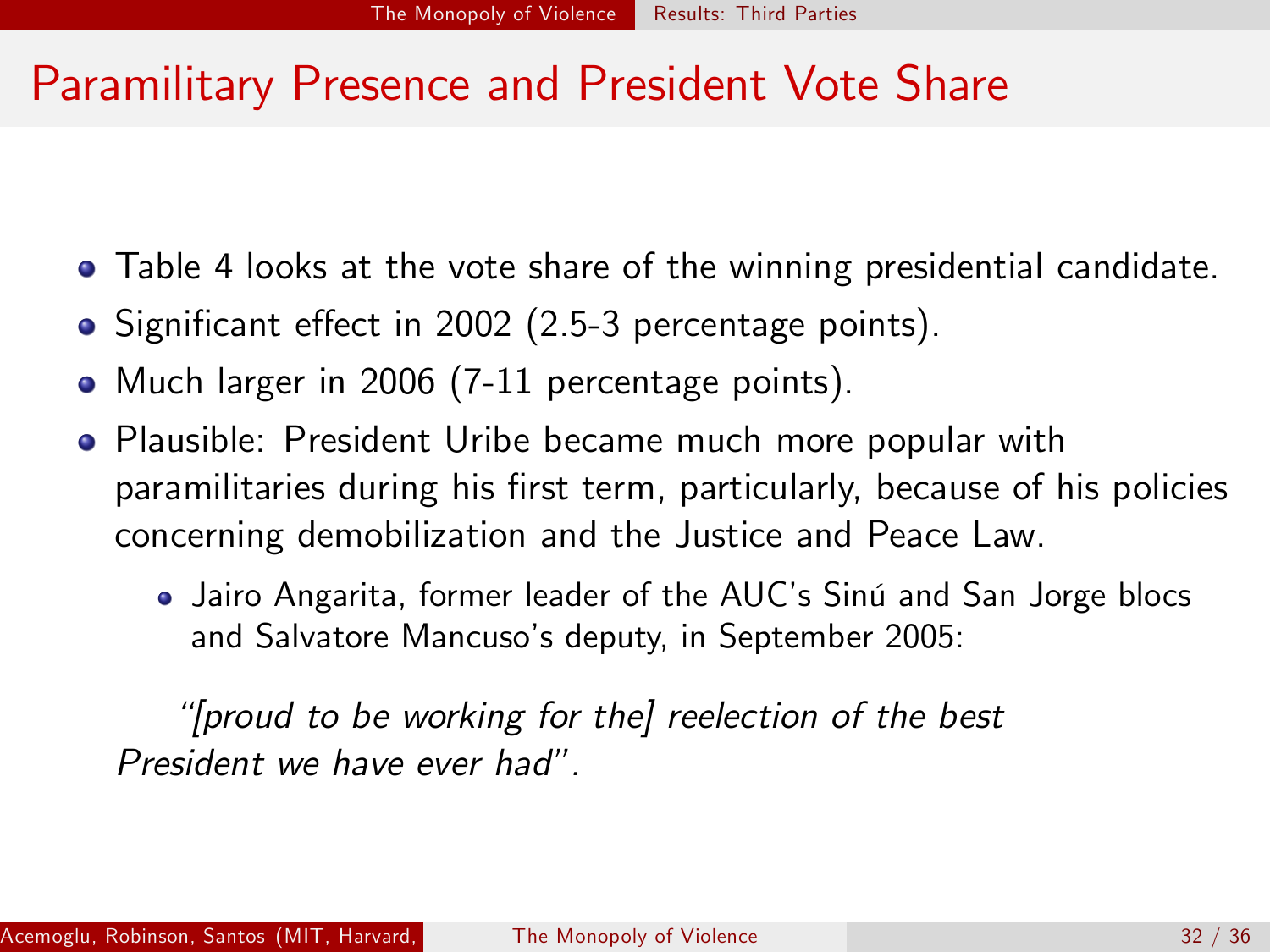#### Paramilitary Presence and President Vote Share

- Table 4 looks at the vote share of the winning presidential candidate.
- Significant effect in 2002 (2.5-3 percentage points).
- Much larger in 2006 (7-11 percentage points).
- Plausible: President Uribe became much more popular with paramilitaries during his first term, particularly, because of his policies concerning demobilization and the Justice and Peace Law.
	- Jairo Angarita, former leader of the AUC's Sinú and San Jorge blocs and Salvatore Mancuso's deputy, in September 2005:

ì[proud to be working for the] reelection of the best President we have ever had".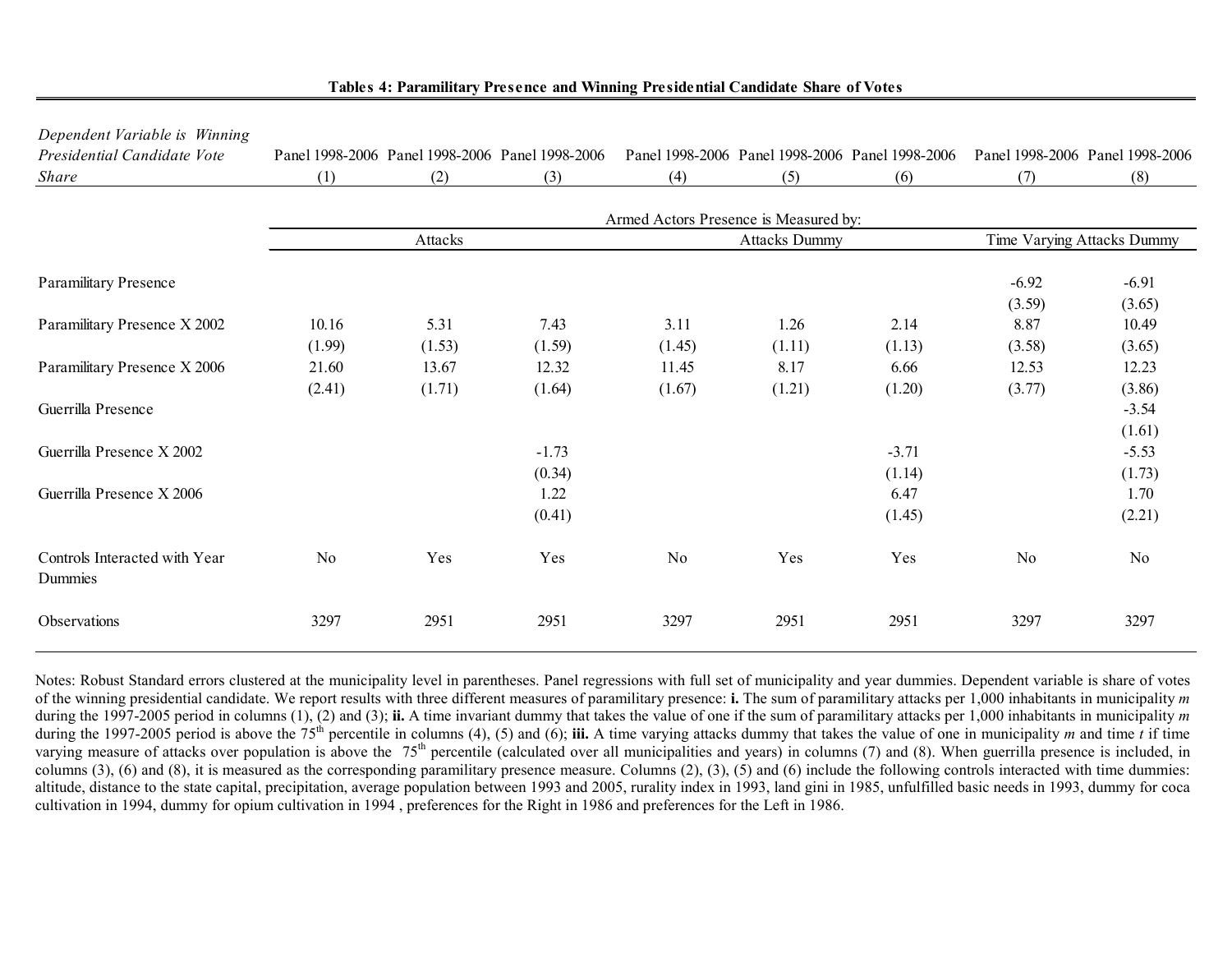| Dependent Variable is Winning            |        |         |                                                 |                                       |                      |                                                 |                |                                 |
|------------------------------------------|--------|---------|-------------------------------------------------|---------------------------------------|----------------------|-------------------------------------------------|----------------|---------------------------------|
| Presidential Candidate Vote              |        |         | Panel 1998-2006 Panel 1998-2006 Panel 1998-2006 |                                       |                      | Panel 1998-2006 Panel 1998-2006 Panel 1998-2006 |                | Panel 1998-2006 Panel 1998-2006 |
| <i>Share</i>                             | (1)    | (2)     | (3)                                             | (4)                                   | (5)                  | (6)                                             | (7)            | (8)                             |
|                                          |        |         |                                                 | Armed Actors Presence is Measured by: |                      |                                                 |                |                                 |
|                                          |        | Attacks |                                                 |                                       | <b>Attacks Dummy</b> |                                                 |                | Time Varying Attacks Dummy      |
| <b>Paramilitary Presence</b>             |        |         |                                                 |                                       |                      |                                                 | $-6.92$        | $-6.91$                         |
| Paramilitary Presence X 2002             | 10.16  | 5.31    | 7.43                                            | 3.11                                  | 1.26                 | 2.14                                            | (3.59)<br>8.87 | (3.65)<br>10.49                 |
|                                          | (1.99) | (1.53)  | (1.59)                                          | (1.45)                                | (1.11)               | (1.13)                                          | (3.58)         | (3.65)                          |
| Paramilitary Presence X 2006             | 21.60  | 13.67   | 12.32                                           | 11.45                                 | 8.17                 | 6.66                                            | 12.53          | 12.23                           |
| Guerrilla Presence                       | (2.41) | (1.71)  | (1.64)                                          | (1.67)                                | (1.21)               | (1.20)                                          | (3.77)         | (3.86)<br>$-3.54$               |
| Guerrilla Presence X 2002                |        |         | $-1.73$                                         |                                       |                      | $-3.71$                                         |                | (1.61)<br>$-5.53$               |
|                                          |        |         | (0.34)                                          |                                       |                      | (1.14)                                          |                | (1.73)                          |
| Guerrilla Presence X 2006                |        |         | 1.22<br>(0.41)                                  |                                       |                      | 6.47<br>(1.45)                                  |                | 1.70<br>(2.21)                  |
| Controls Interacted with Year<br>Dummies | No     | Yes     | Yes                                             | No                                    | Yes                  | Yes                                             | N <sub>o</sub> | No                              |
| Observations                             | 3297   | 2951    | 2951                                            | 3297                                  | 2951                 | 2951                                            | 3297           | 3297                            |

#### **Tables 4: Paramilitary Presence and Winning Presidential Candidate Share of Votes**

Notes: Robust Standard errors clustered at the municipality level in parentheses. Panel regressions with full set of municipality and year dummies. Dependent variable is share of votes of the winning presidential candidate. We report results with three different measures of paramilitary presence: **i.** The sum of paramilitary attacks per 1,000 inhabitants in municipality *m*during the 1997-2005 period in columns (1), (2) and (3); **ii.** A time invariant dummy that takes the value of one if the sum of paramilitary attacks per 1,000 inhabitants in municipality *m* during the 1997-2005 period is above the 75<sup>th</sup> percentile in columns (4), (5) and (6); **iii.** A time varying attacks dummy that takes the value of one in municipality *m* and time *t* if time varying measure of attacks over population is above the  $75<sup>th</sup>$  percentile (calculated over all municipalities and years) in columns (7) and (8). When guerrilla presence is included, in columns (3), (6) and (8), it is measured as the corresponding paramilitary presence measure. Columns (2), (3), (5) and (6) include the following controls interacted with time dummies: altitude, distance to the state capital, precipitation, average population between 1993 and 2005, rurality index in 1993, land gini in 1985, unfulfilled basic needs in 1993, dummy for coca cultivation in 1994, dummy for opium cultivation in 1994 , preferences for the Right in 1986 and preferences for the Left in 1986.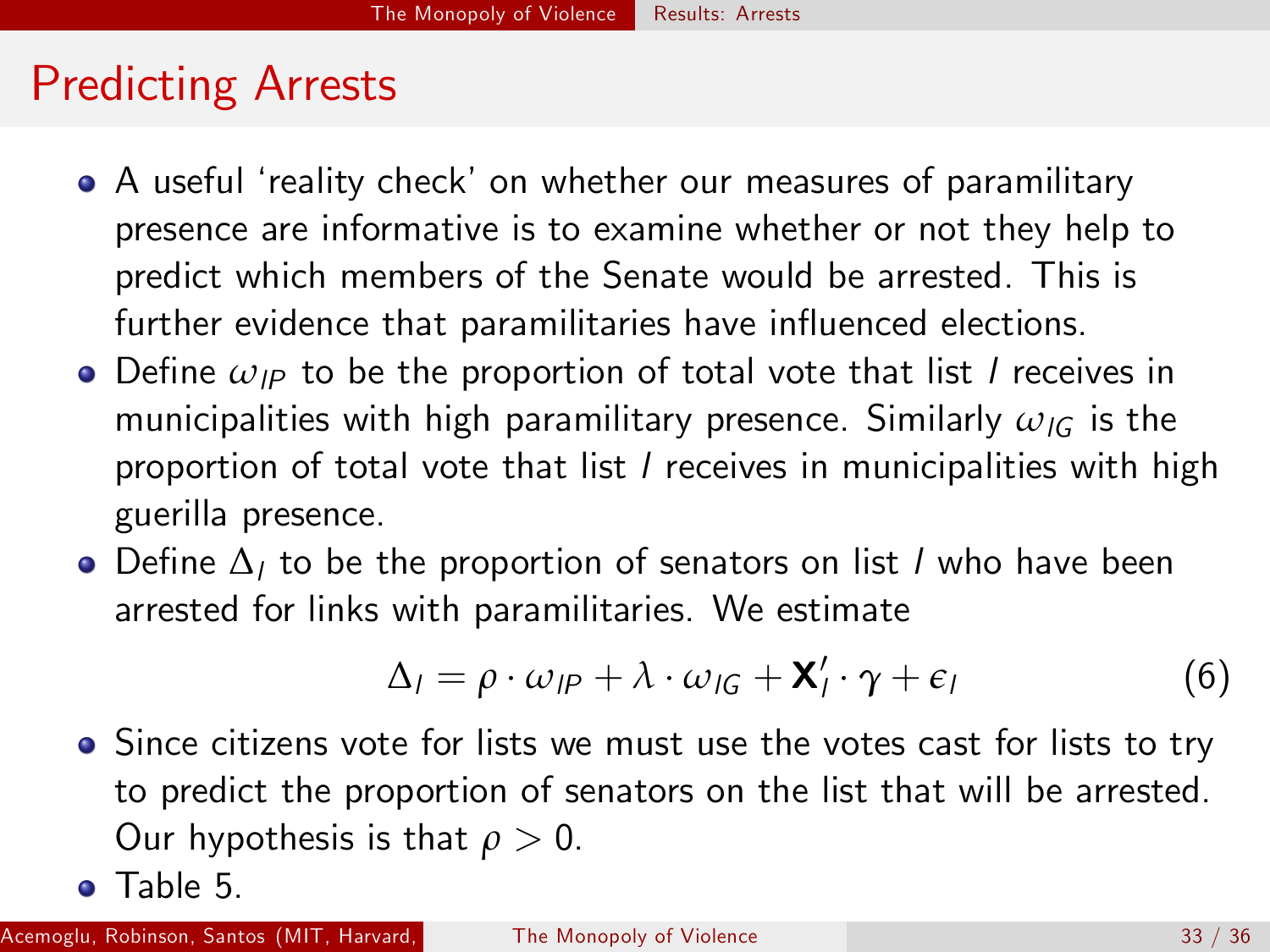#### Predicting Arrests

- A useful 'reality check' on whether our measures of paramilitary presence are informative is to examine whether or not they help to predict which members of the Senate would be arrested. This is further evidence that paramilitaries have influenced elections.
- $\bullet$  Define  $\omega_{IP}$  to be the proportion of total vote that list *l* receives in municipalities with high paramilitary presence. Similarly  $ω$ <sub>IG</sub> is the proportion of total vote that list *l* receives in municipalities with high guerilla presence.
- Define  $\Delta_l$  to be the proportion of senators on list *l* who have been arrested for links with paramilitaries. We estimate

$$
\Delta_{l} = \rho \cdot \omega_{l} + \lambda \cdot \omega_{l} + \mathbf{X}_{l}^{\prime} \cdot \boldsymbol{\gamma} + \epsilon_{l}
$$
 (6)

- Since citizens vote for lists we must use the votes cast for lists to try to predict the proportion of senators on the list that will be arrested. Our hypothesis is that *ρ* > 0.
- **o** Table 5.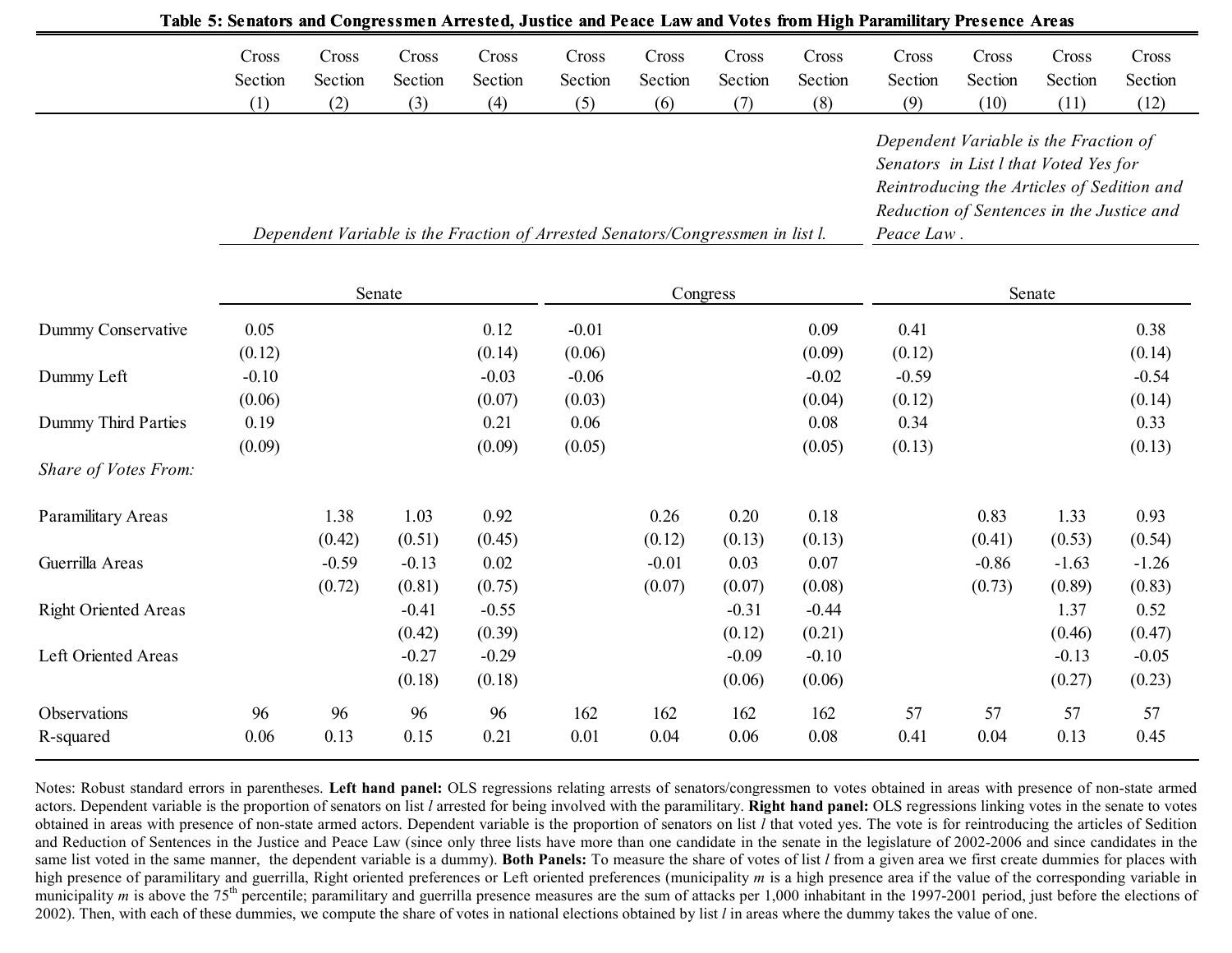|                             | галс э. Эспасогу анд Сондгеуунсн Аггеусси, Jusuce анд геасс Law анд Yotes понгтиди гаганниагу гтеусисс Агсау |                |                |                   |                                                                                |                |                |                   |                   |                 |                                                                                                                                                                           |                 |
|-----------------------------|--------------------------------------------------------------------------------------------------------------|----------------|----------------|-------------------|--------------------------------------------------------------------------------|----------------|----------------|-------------------|-------------------|-----------------|---------------------------------------------------------------------------------------------------------------------------------------------------------------------------|-----------------|
|                             | Cross                                                                                                        | Cross          | Cross          | Cross             | Cross                                                                          | Cross          | Cross          | Cross             | Cross             | Cross           | Cross                                                                                                                                                                     | Cross           |
|                             | Section<br>(1)                                                                                               | Section<br>(2) | Section<br>(3) | Section<br>(4)    | Section<br>(5)                                                                 | Section<br>(6) | Section<br>(7) | Section<br>(8)    | Section<br>(9)    | Section<br>(10) | Section<br>(11)                                                                                                                                                           | Section<br>(12) |
|                             |                                                                                                              |                |                |                   | Dependent Variable is the Fraction of Arrested Senators/Congressmen in list l. |                |                |                   | Peace Law.        |                 | Dependent Variable is the Fraction of<br>Senators in List I that Voted Yes for<br>Reintroducing the Articles of Sedition and<br>Reduction of Sentences in the Justice and |                 |
|                             | Senate<br>Congress                                                                                           |                |                |                   |                                                                                |                |                |                   | Senate            |                 |                                                                                                                                                                           |                 |
| Dummy Conservative          | 0.05                                                                                                         |                |                | 0.12              | $-0.01$                                                                        |                |                | 0.09              | 0.41              |                 |                                                                                                                                                                           | 0.38            |
|                             | (0.12)                                                                                                       |                |                | (0.14)            | (0.06)                                                                         |                |                | (0.09)            | (0.12)            |                 |                                                                                                                                                                           | (0.14)          |
| Dummy Left                  | $-0.10$<br>(0.06)                                                                                            |                |                | $-0.03$<br>(0.07) | $-0.06$<br>(0.03)                                                              |                |                | $-0.02$<br>(0.04) | $-0.59$<br>(0.12) |                 |                                                                                                                                                                           | $-0.54$         |
| Dummy Third Parties         | 0.19                                                                                                         |                |                | 0.21              | 0.06                                                                           |                |                | 0.08              | 0.34              |                 |                                                                                                                                                                           | (0.14)<br>0.33  |
|                             | (0.09)                                                                                                       |                |                | (0.09)            | (0.05)                                                                         |                |                | (0.05)            | (0.13)            |                 |                                                                                                                                                                           | (0.13)          |
| Share of Votes From:        |                                                                                                              |                |                |                   |                                                                                |                |                |                   |                   |                 |                                                                                                                                                                           |                 |
| Paramilitary Areas          |                                                                                                              | 1.38<br>(0.42) | 1.03<br>(0.51) | 0.92<br>(0.45)    |                                                                                | 0.26<br>(0.12) | 0.20<br>(0.13) | 0.18<br>(0.13)    |                   | 0.83<br>(0.41)  | 1.33<br>(0.53)                                                                                                                                                            | 0.93<br>(0.54)  |
| Guerrilla Areas             |                                                                                                              | $-0.59$        | $-0.13$        | 0.02              |                                                                                | $-0.01$        | 0.03           | 0.07              |                   | $-0.86$         | $-1.63$                                                                                                                                                                   | $-1.26$         |
|                             |                                                                                                              | (0.72)         | (0.81)         | (0.75)            |                                                                                | (0.07)         | (0.07)         | (0.08)            |                   | (0.73)          | (0.89)                                                                                                                                                                    | (0.83)          |
| <b>Right Oriented Areas</b> |                                                                                                              |                | $-0.41$        | $-0.55$           |                                                                                |                | $-0.31$        | $-0.44$           |                   |                 | 1.37                                                                                                                                                                      | 0.52            |
|                             |                                                                                                              |                | (0.42)         | (0.39)            |                                                                                |                | (0.12)         | (0.21)            |                   |                 | (0.46)                                                                                                                                                                    | (0.47)          |
| Left Oriented Areas         |                                                                                                              |                | $-0.27$        | $-0.29$           |                                                                                |                | $-0.09$        | $-0.10$           |                   |                 | $-0.13$                                                                                                                                                                   | $-0.05$         |
|                             |                                                                                                              |                | (0.18)         | (0.18)            |                                                                                |                | (0.06)         | (0.06)            |                   |                 | (0.27)                                                                                                                                                                    | (0.23)          |
| Observations                | 96                                                                                                           | 96             | 96             | 96                | 162                                                                            | 162            | 162            | 162               | 57                | 57              | 57                                                                                                                                                                        | 57              |
| R-squared                   | 0.06                                                                                                         | 0.13           | 0.15           | 0.21              | 0.01                                                                           | 0.04           | 0.06           | 0.08              | 0.41              | 0.04            | 0.13                                                                                                                                                                      | 0.45            |

**Table 5: Senators and Congressmen Arrested, Justice and Peace Law and Votes from High Paramilitary Presence Areas**

Notes: Robust standard errors in parentheses. **Left hand panel:** OLS regressions relating arrests of senators/congressmen to votes obtained in areas with presence of non-state armed actors. Dependent variable is the proportion of senators on list *l* arrested for being involved with the paramilitary. **Right hand panel:** OLS regressions linking votes in the senate to votes obtained in areas with presence of non-state armed actors. Dependent variable is the proportion of senators on list  $\overline{l}$  that voted yes. The vote is for reintroducing the articles of Sedition and Reduction of Sentences in the Justice and Peace Law (since only three lists have more than one candidate in the senate in the legislature of 2002-2006 and since candidates in the same list voted in the same manner, the dependent variable is a dummy). Both Panels: To measure the share of votes of list *l* from a given area we first create dummies for places with high presence of paramilitary and guerrilla, Right oriented preferences or Left oriented preferences (municipality *m* is a high presence area if the value of the corresponding variable in municipality *m* is above the 75<sup>th</sup> percentile; paramilitary and guerrilla presence measures are the sum of attacks per 1,000 inhabitant in the 1997-2001 period, just before the elections of 2002). Then, with each of these dummies, we compute the share of votes in national elections obtained by list *l* in areas where the dummy takes the value of one.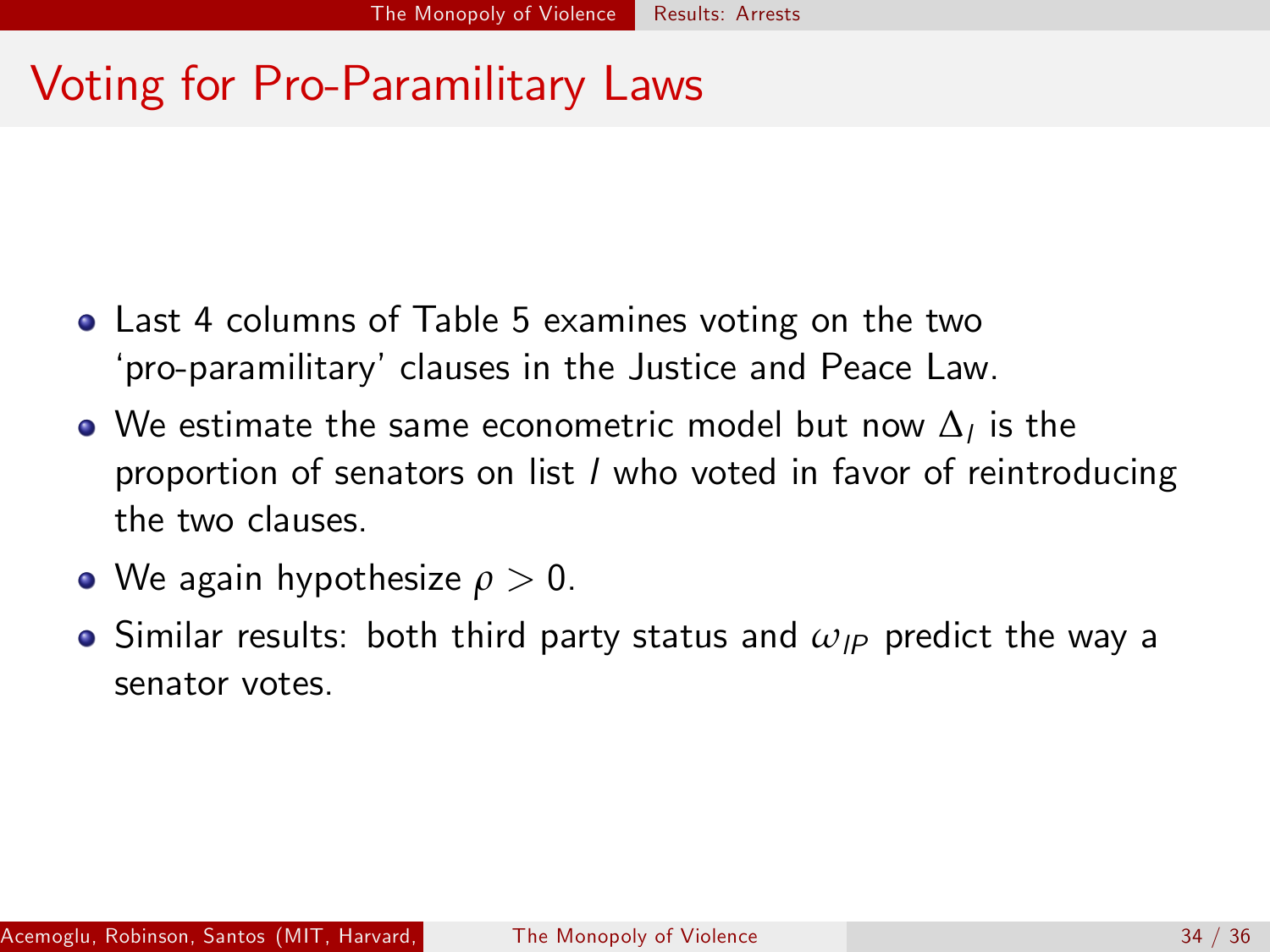# Voting for Pro-Paramilitary Laws

- Last 4 columns of Table 5 examines voting on the two ëpro-paramilitaryíclauses in the Justice and Peace Law.
- We estimate the same econometric model but now  $\Delta_l$  is the proportion of senators on list l who voted in favor of reintroducing the two clauses.
- We again hypothesize  $\rho > 0$ .
- $\bullet$  Similar results: both third party status and  $\omega_{IP}$  predict the way a senator votes.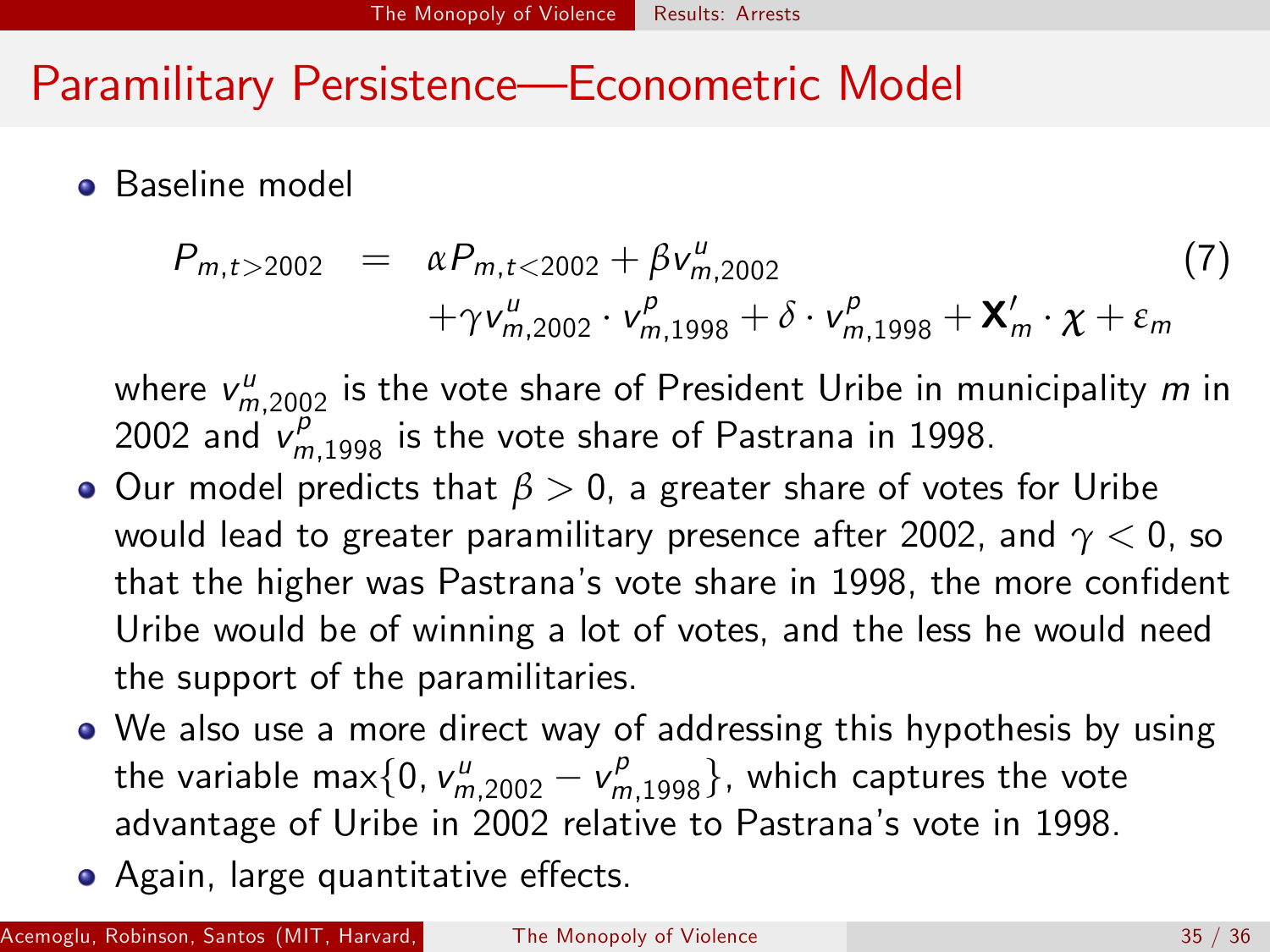#### Paramilitary Persistence—Econometric Model

#### **•** Baseline model

$$
P_{m,t>2002} = \alpha P_{m,t<2002} + \beta v_{m,2002}^{\mu}
$$
\n
$$
+ \gamma v_{m,2002}^{\mu} \cdot v_{m,1998}^{\rho} + \delta \cdot v_{m,1998}^{\rho} + \mathbf{X}'_{m} \cdot \mathbf{\chi} + \varepsilon_{m}
$$
\n(7)

where  $v_{m,2002}^u$  is the vote share of President Uribe in municipality  $m$  in 2002 and  $v_{m,1998}^p$  is the vote share of Pastrana in 1998.

- **•** Our model predicts that  $β > 0$ , a greater share of votes for Uribe would lead to greater paramilitary presence after 2002, and *γ* < 0, so that the higher was Pastrana's vote share in 1998, the more confident Uribe would be of winning a lot of votes, and the less he would need the support of the paramilitaries.
- We also use a more direct way of addressing this hypothesis by using the variable max $\{0, v^{\mu}_{m,2002} - v^{\rho}_{m,1998}\},$  which captures the vote advantage of Uribe in 2002 relative to Pastranaís vote in 1998.
- Again, large quantitative effects.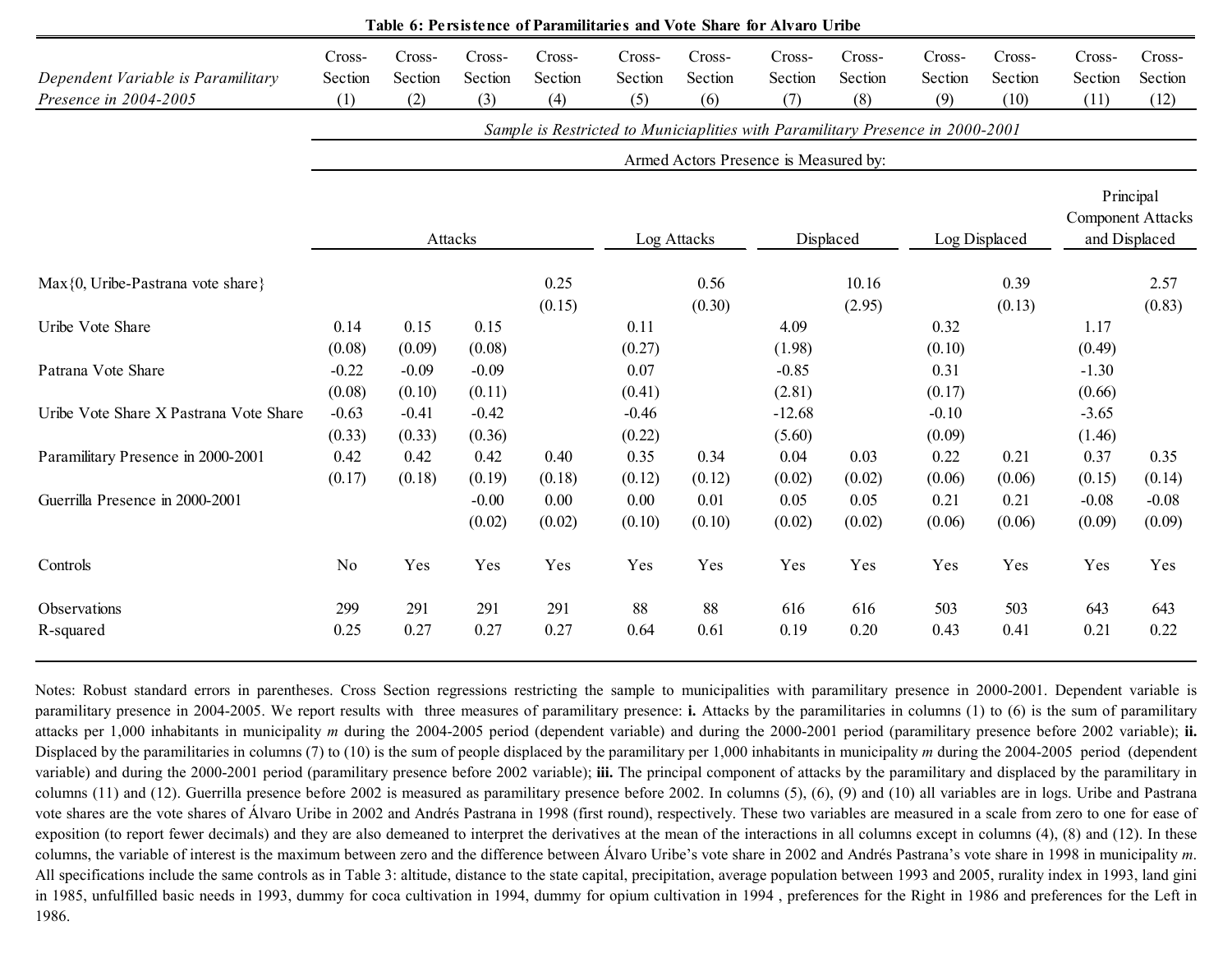| Table 6: Persistence of Paramilitaries and Vote Share for Alvaro Uribe |                          |                                                                                                                         |                          |                          |                            |                          |                          |                          |                                                        |                           |                           |                           |
|------------------------------------------------------------------------|--------------------------|-------------------------------------------------------------------------------------------------------------------------|--------------------------|--------------------------|----------------------------|--------------------------|--------------------------|--------------------------|--------------------------------------------------------|---------------------------|---------------------------|---------------------------|
| Dependent Variable is Paramilitary<br>Presence in 2004-2005            | Cross-<br>Section<br>(1) | Cross-<br>Section<br>(2)                                                                                                | Cross-<br>Section<br>(3) | Cross-<br>Section<br>(4) | Cross-<br>Section<br>(5)   | Cross-<br>Section<br>(6) | Cross-<br>Section<br>(7) | Cross-<br>Section<br>(8) | Cross-<br>Section<br>(9)                               | Cross-<br>Section<br>(10) | Cross-<br>Section<br>(11) | Cross-<br>Section<br>(12) |
|                                                                        |                          |                                                                                                                         |                          |                          |                            |                          |                          |                          |                                                        |                           |                           |                           |
|                                                                        |                          | Sample is Restricted to Municiaplities with Paramilitary Presence in 2000-2001<br>Armed Actors Presence is Measured by: |                          |                          |                            |                          |                          |                          |                                                        |                           |                           |                           |
|                                                                        | Attacks<br>Log Attacks   |                                                                                                                         |                          |                          | Displaced<br>Log Displaced |                          |                          |                          | Principal<br><b>Component Attacks</b><br>and Displaced |                           |                           |                           |
| $Max\{0, Uribe-Pastrana vote share\}$                                  |                          |                                                                                                                         |                          | 0.25<br>(0.15)           |                            | 0.56<br>(0.30)           |                          | 10.16<br>(2.95)          |                                                        | 0.39<br>(0.13)            |                           | 2.57<br>(0.83)            |
| Uribe Vote Share                                                       | 0.14<br>(0.08)           | 0.15<br>(0.09)                                                                                                          | 0.15<br>(0.08)           |                          | 0.11<br>(0.27)             |                          | 4.09<br>(1.98)           |                          | 0.32<br>(0.10)                                         |                           | 1.17<br>(0.49)            |                           |
| Patrana Vote Share                                                     | $-0.22$<br>(0.08)        | $-0.09$<br>(0.10)                                                                                                       | $-0.09$<br>(0.11)        |                          | 0.07<br>(0.41)             |                          | $-0.85$<br>(2.81)        |                          | 0.31<br>(0.17)                                         |                           | $-1.30$<br>(0.66)         |                           |
| Uribe Vote Share X Pastrana Vote Share                                 | $-0.63$<br>(0.33)        | $-0.41$<br>(0.33)                                                                                                       | $-0.42$<br>(0.36)        |                          | $-0.46$<br>(0.22)          |                          | $-12.68$<br>(5.60)       |                          | $-0.10$<br>(0.09)                                      |                           | $-3.65$<br>(1.46)         |                           |
| Paramilitary Presence in 2000-2001                                     | 0.42<br>(0.17)           | 0.42<br>(0.18)                                                                                                          | 0.42<br>(0.19)           | 0.40<br>(0.18)           | 0.35<br>(0.12)             | 0.34<br>(0.12)           | 0.04<br>(0.02)           | 0.03<br>(0.02)           | 0.22<br>(0.06)                                         | 0.21<br>(0.06)            | 0.37<br>(0.15)            | 0.35<br>(0.14)            |
| Guerrilla Presence in 2000-2001                                        |                          |                                                                                                                         | $-0.00$<br>(0.02)        | 0.00<br>(0.02)           | 0.00<br>(0.10)             | 0.01<br>(0.10)           | 0.05<br>(0.02)           | 0.05<br>(0.02)           | 0.21<br>(0.06)                                         | 0.21<br>(0.06)            | $-0.08$<br>(0.09)         | $-0.08$<br>(0.09)         |
| Controls                                                               | N <sub>0</sub>           | Yes                                                                                                                     | Yes                      | Yes                      | Yes                        | Yes                      | Yes                      | Yes                      | Yes                                                    | Yes                       | Yes                       | Yes                       |
| Observations<br>R-squared                                              | 299<br>0.25              | 291<br>0.27                                                                                                             | 291<br>0.27              | 291<br>0.27              | 88<br>0.64                 | 88<br>0.61               | 616<br>0.19              | 616<br>0.20              | 503<br>0.43                                            | 503<br>0.41               | 643<br>0.21               | 643<br>0.22               |

Notes: Robust standard errors in parentheses. Cross Section regressions restricting the sample to municipalities with paramilitary presence in 2000-2001. Dependent variable is paramilitary presence in 2004-2005. We report results with three measures of paramilitary presence: **i.** Attacks by the paramilitaries in columns (1) to (6) is the sum of paramilitary attacks per 1,000 inhabitants in municipality *m* during the 2004-2005 period (dependent variable) and during the 2000-2001 period (paramilitary presence before 2002 variable); **ii.**Displaced by the paramilitaries in columns (7) to (10) is the sum of people displaced by the paramilitary per 1,000 inhabitants in municipality *m* during the 2004-2005 period (dependent variable) and during the 2000-2001 period (paramilitary presence before 2002 variable); **iii.** The principal component of attacks by the paramilitary and displaced by the paramilitary in columns (11) and (12). Guerrilla presence before 2002 is measured as paramilitary presence before 2002. In columns (5), (6), (9) and (10) all variables are in logs. Uribe and Pastrana vote shares are the vote shares of Álvaro Uribe in 2002 and Andrés Pastrana in 1998 (first round), respectively. These two variables are measured in a scale from zero to one for ease of exposition (to report fewer decimals) and they are also demeaned to interpret the derivatives at the mean of the interactions in all columns except in columns (4), (8) and (12). In these columns, the variable of interest is the maximum between zero and the difference between Álvaro Uribe's vote share in 2002 and Andrés Pastrana's vote share in 1998 in municipality *<sup>m</sup>*. All specifications include the same controls as in Table 3: altitude, distance to the state capital, precipitation, average population between 1993 and 2005, rurality index in 1993, land gini in 1985, unfulfilled basic needs in 1993, dummy for coca cultivation in 1994, dummy for opium cultivation in 1994, preferences for the Right in 1986 and preferences for the Left in 1986.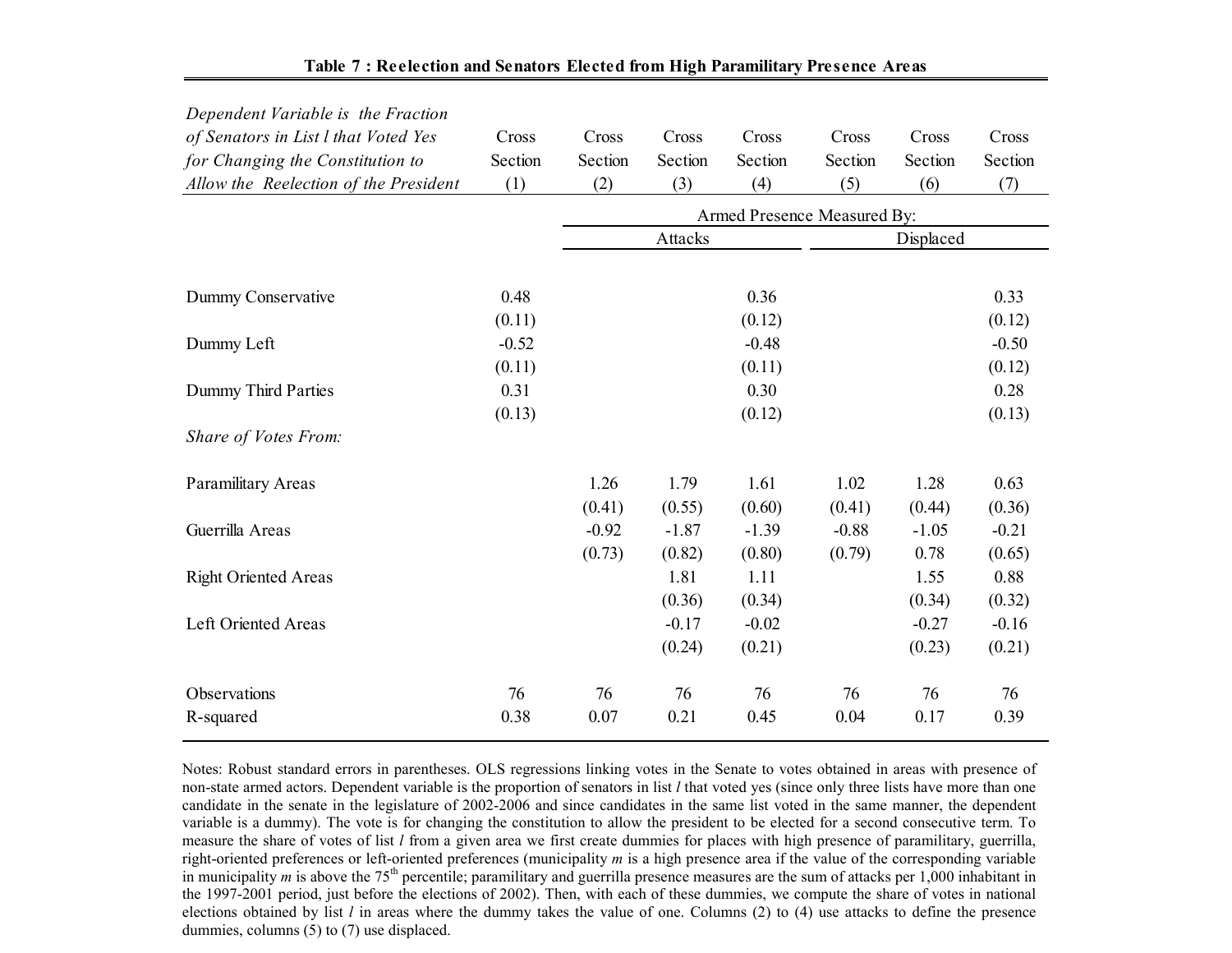| Dependent Variable is the Fraction    |         |         |         |                             |         |           |         |
|---------------------------------------|---------|---------|---------|-----------------------------|---------|-----------|---------|
| of Senators in List I that Voted Yes  | Cross   | Cross   | Cross   | Cross                       | Cross   | Cross     | Cross   |
| for Changing the Constitution to      | Section | Section | Section | Section                     | Section | Section   | Section |
| Allow the Reelection of the President | (1)     | (2)     | (3)     | (4)                         | (5)     | (6)       | (7)     |
|                                       |         |         |         | Armed Presence Measured By: |         |           |         |
|                                       |         |         | Attacks |                             |         | Displaced |         |
|                                       |         |         |         |                             |         |           |         |
| Dummy Conservative                    | 0.48    |         |         | 0.36                        |         |           | 0.33    |
|                                       | (0.11)  |         |         | (0.12)                      |         |           | (0.12)  |
| Dummy Left                            | $-0.52$ |         |         | $-0.48$                     |         |           | $-0.50$ |
|                                       | (0.11)  |         |         | (0.11)                      |         |           | (0.12)  |
| Dummy Third Parties                   | 0.31    |         |         | 0.30                        |         |           | 0.28    |
|                                       | (0.13)  |         |         | (0.12)                      |         |           | (0.13)  |
| Share of Votes From:                  |         |         |         |                             |         |           |         |
| <b>Paramilitary Areas</b>             |         | 1.26    | 1.79    | 1.61                        | 1.02    | 1.28      | 0.63    |
|                                       |         | (0.41)  | (0.55)  | (0.60)                      | (0.41)  | (0.44)    | (0.36)  |
| Guerrilla Areas                       |         | $-0.92$ | $-1.87$ | $-1.39$                     | $-0.88$ | $-1.05$   | $-0.21$ |
|                                       |         | (0.73)  | (0.82)  | (0.80)                      | (0.79)  | 0.78      | (0.65)  |
| <b>Right Oriented Areas</b>           |         |         | 1.81    | 1.11                        |         | 1.55      | 0.88    |
|                                       |         |         | (0.36)  | (0.34)                      |         | (0.34)    | (0.32)  |
| Left Oriented Areas                   |         |         | $-0.17$ | $-0.02$                     |         | $-0.27$   | $-0.16$ |
|                                       |         |         | (0.24)  | (0.21)                      |         | (0.23)    | (0.21)  |
| Observations                          | 76      | 76      | 76      | 76                          | 76      | 76        | 76      |
| R-squared                             | 0.38    | 0.07    | 0.21    | 0.45                        | 0.04    | 0.17      | 0.39    |
|                                       |         |         |         |                             |         |           |         |

#### **Table 7 : Reelection and Senators Elected from High Paramilitary Presence Areas**

Notes: Robust standard errors in parentheses. OLS regressions linking votes in the Senate to votes obtained in areas with presence of non-state armed actors. Dependent variable is the proportion of senators in list *l* that voted yes (since only three lists have more than one candidate in the senate in the legislature of 2002-2006 and since candidates in the same list voted in the same manner, the dependent variable is a dummy). The vote is for changing the constitution to allow the president to be elected for a second consecutive term. To measure the share of votes of list *l* from a given area we first create dummies for places with high presence of paramilitary, guerrilla, right-oriented preferences or left-oriented preferences (municipality *m* is a high presence area if the value of the corresponding variable in municipality *m* is above the 75<sup>th</sup> percentile; paramilitary and guerrilla presence measures are the sum of attacks per 1,000 inhabitant in the 1997-2001 period, just before the elections of 2002). Then, with each of these dummies, we compute the share of votes in national elections obtained by list *l* in areas where the dummy takes the value of one. Columns (2) to (4) use attacks to define the presence dummies, columns (5) to (7) use displaced.